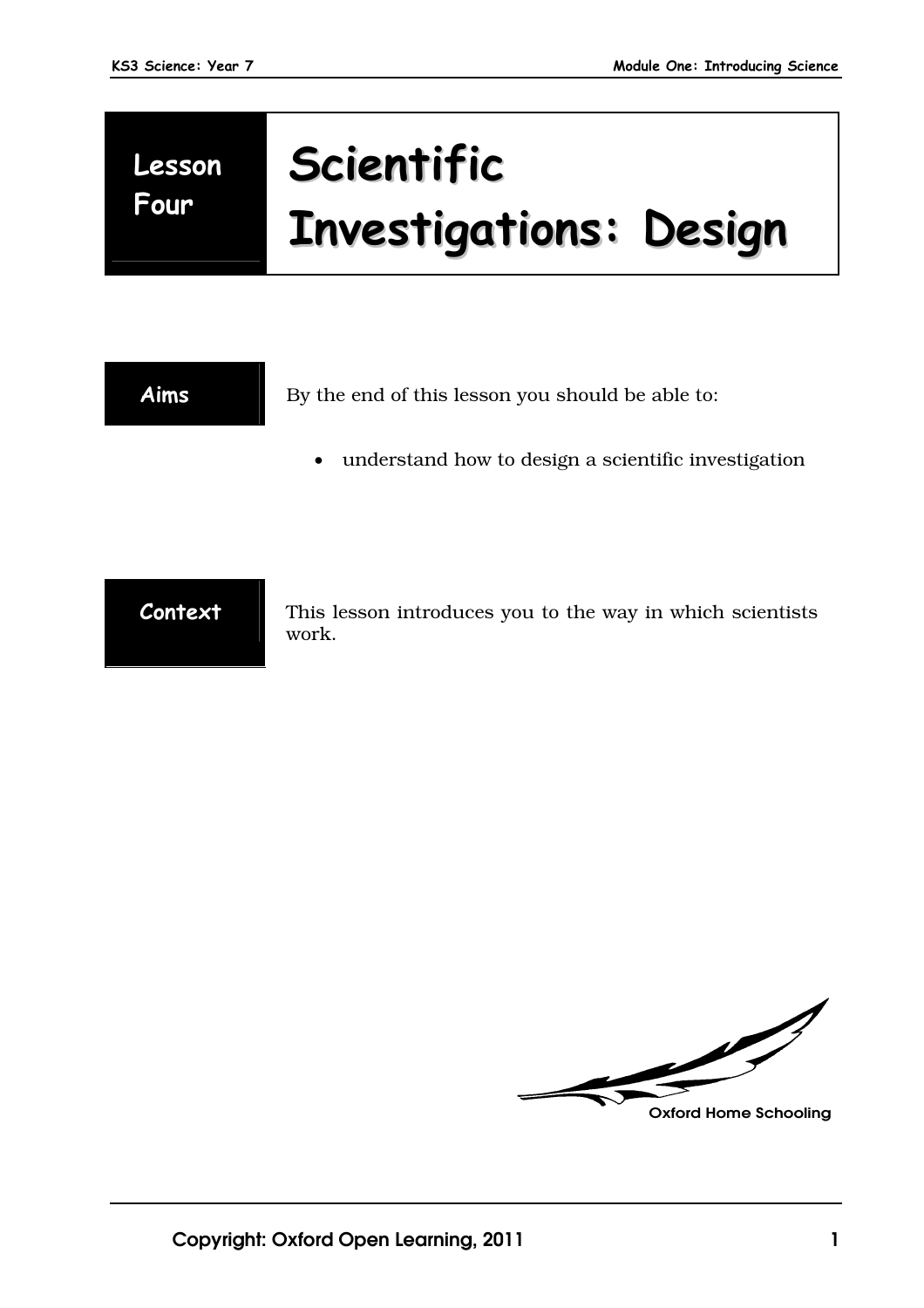# **Introduction**

Scientists have worked out a way of discovering things which they all share. We are going to call this a **scientific investigation**, or an "investigation" for short. People often also call it "doing experiments".

A scientific investigation involves three main stages:

- 1. Design: planning what to do.
- 2. Carrying out: doing the practical work and recording the results.
- 3. Interpreting: working out what the results mean.

In the first three modules we shall look at these in turn, starting in this lesson with Design. Later on, you will be doing your own investigations.

# **Designing Investigations**

All investigations start off with a problem or a question, something we are unsure about and want to know about.

In this lesson we shall design an investigation into the following problem:

"I wonder how fast things fall?"

This is interesting, but it needs licking into shape before we can do anything with it. In fact it needs taking through the following four steps.

#### **1. Put the question in a testable form**

In this stage we sharpen up the question, and put it in a form involving things we can actually measure.

Either of the following would be a testable form of our problem:

 What happens to the speed of a falling object as it falls for a longer time? Does it get faster or slower?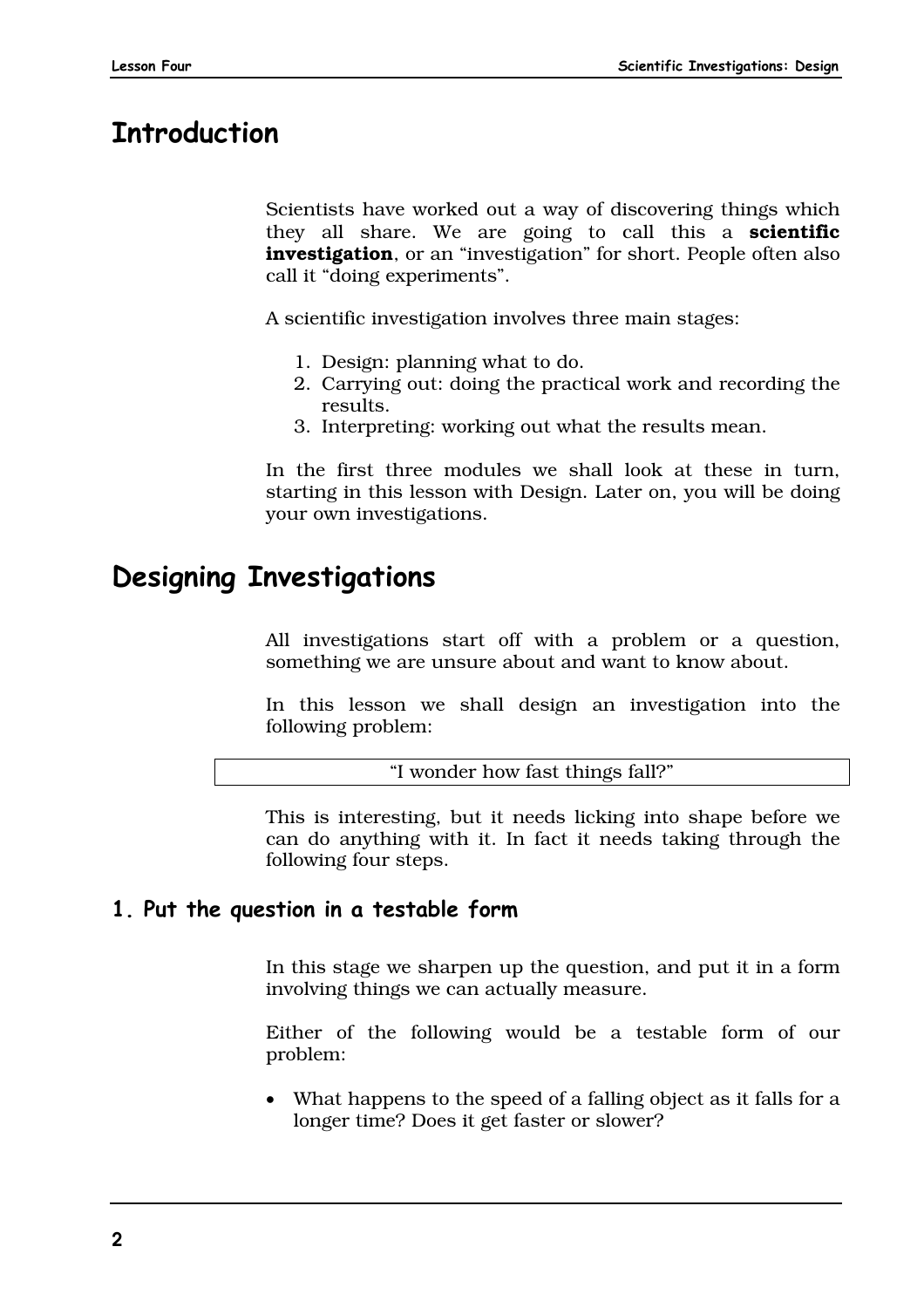What happens to the time taken for a falling object to hit the ground, as the distance it has to fall gets further and further?

In each case there are things we can measure (distance, time, speed) to reach an answer to our question.

We will use the second one for now, because we know how to measure distance and time.

#### **2. Make a prediction**

Next we make a **prediction** – an informed guess - as to what the answer to our question will be. The guess doesn't need to be right, but it does need to be sensible. That means it must fit in with what we know about science and the world already.

Here are three possible predictions:

- 1. If things fall twice as far, they will only take half as long to fall
- 2. If things fall twice as far, they will take twice as long to fall
- 3. If things fall twice as far, they will take 1.5 times as long to fall

The first prediction is *not* sensible, because we know from experience that things take longer to fall bigger distances.

The second prediction is better. But we also know from experience that things *speed up* as they fall, so they should take *less than* twice as long to fall twice as far.

The third prediction is sensible, because it fits in with what we already know. Actually it will turn out to be wrong, but that doesn't matter – it is a good prediction!

#### **3. Consider the variables and make it a fair test**

A **variable** in an investigation is something that does, or can, change or vary. Variables come in three main sorts.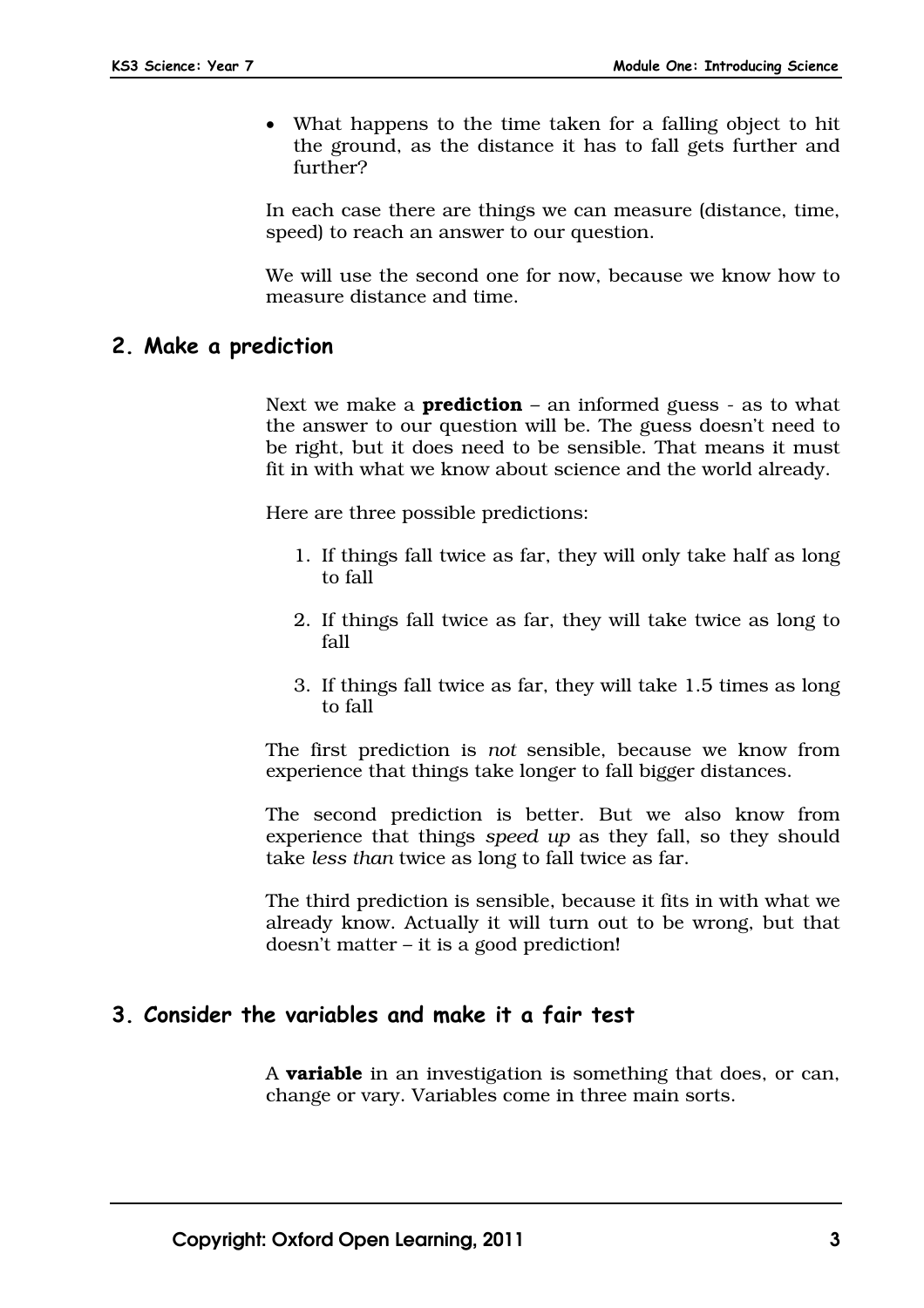First, there is the thing we are deliberately changing, to see its effect. This is called the **independent variable**. In this investigation we are deliberately changing the distance the object falls, so distance is the independent variable.

Secondly, there is the thing whose change we want to discover. This is called the **dependent variable**. In this investigation we want to discover how the time of fall changes, so time is the dependent variable.

To summarize:

- independent variable: distance
- dependent variable: time

Thirdly, there are other possible variables which, if they changed, might well affect the time of fall. These include:

- the mass of the object (heavy or light)
- $\bullet$  the material it is made from (e.g. steel or feathers)
- the wind speed
- the direction of fall (straight down or at an angle).

These are called **control variables**. They must be kept constant throughout the investigation so that they do not affect the time of fall. If this is done, we can be confident that any change in the time of fall *is due to a change in the distance, not to some other factor*.

To keep the control variables constant in this way makes our investigation **a fair test**.

| <b>Activity 1</b> | Suggest how changes in each of the control variables listed in<br>the four bullet points above might affect the time taken for the<br>object to fall. |
|-------------------|-------------------------------------------------------------------------------------------------------------------------------------------------------|
|                   |                                                                                                                                                       |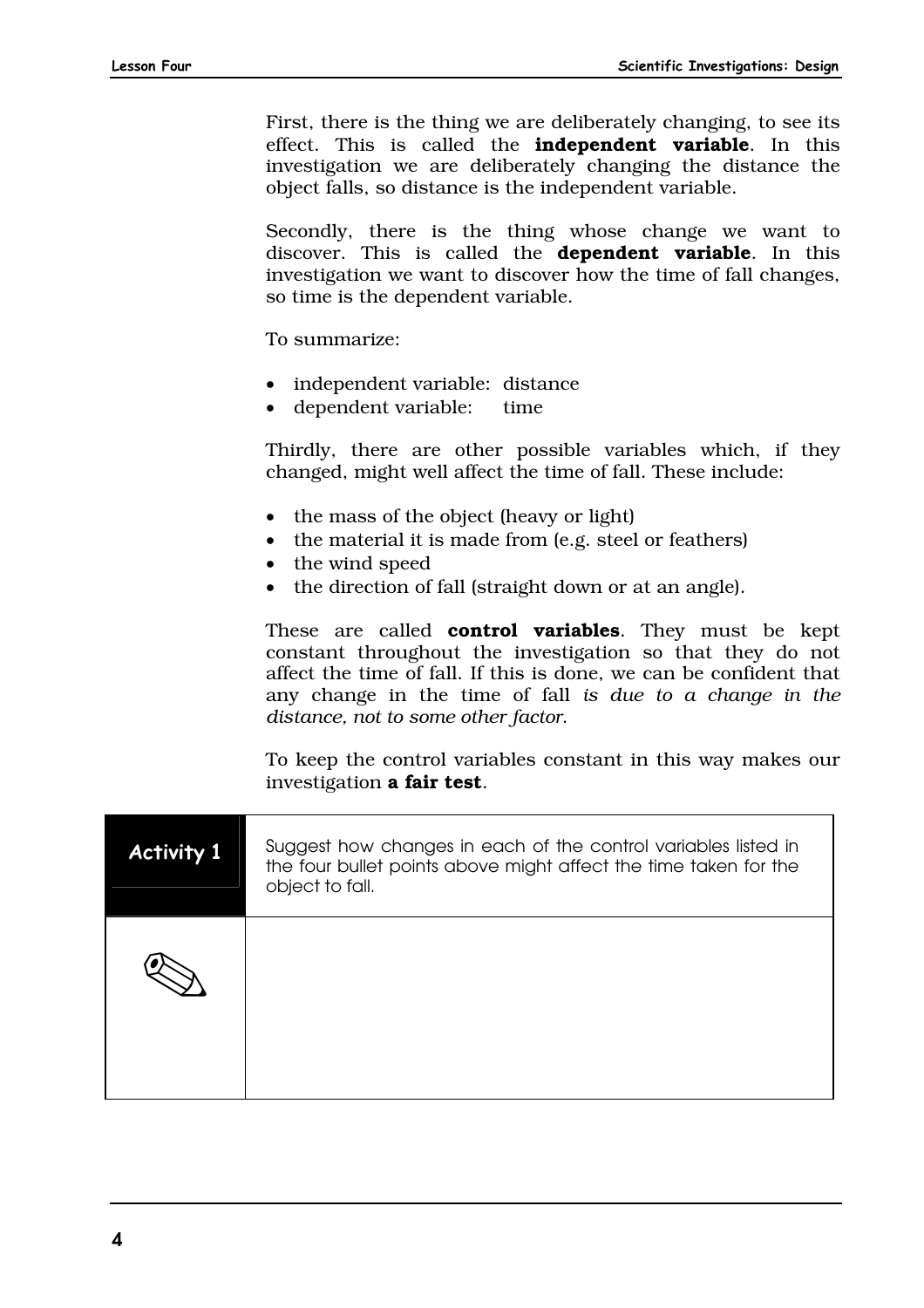#### **4. Detailed planning**

Lastly, we need to decide precisely what to do. This includes deciding about:

- The equipment or **apparatus** we will need
- Exactly what we will **measure**
- The **range of readings** (what heights will we drop the object from?)
- Any **safety issues** (so that no-one gets hurt)

We are then ready to go!

| <b>Activity 2</b> | 1. Make a complete list of the apparatus needed for this<br>investigation.<br>2. Write down exactly what will need to be measured.<br>3. Say what you think is the most important safety issue to<br>think about. |
|-------------------|-------------------------------------------------------------------------------------------------------------------------------------------------------------------------------------------------------------------|
|                   |                                                                                                                                                                                                                   |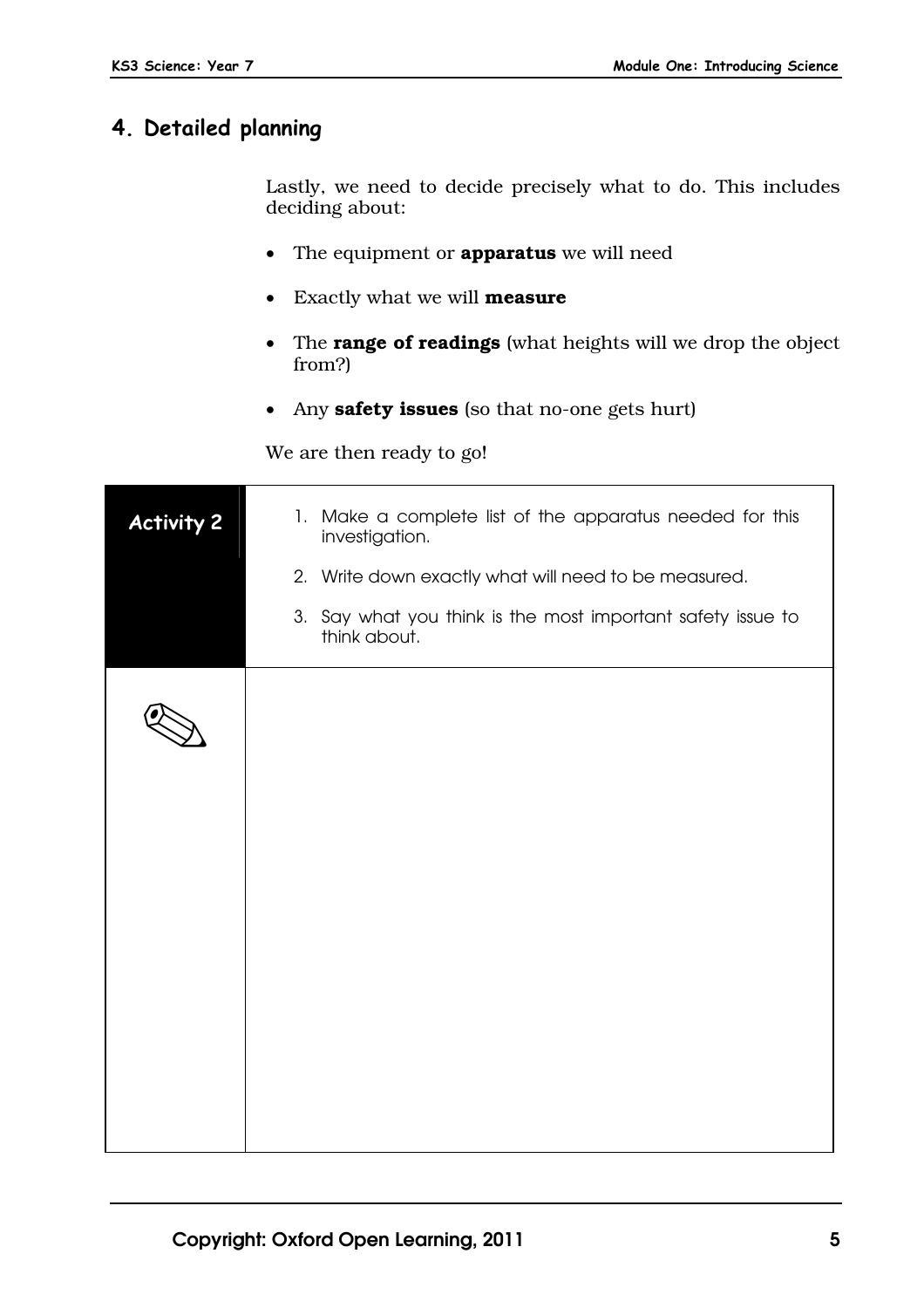**Keywords Investigation Prediction Variable Independent variable** 

**Control variable Fair test Control variable Fair test Apparatus Dependent variable** 

# **Suggested Answers to Activities**

#### **Activity 1**

- You might have guessed that a heavier object will take less time to fall. However, experiments show that the mass of the object has no effect on the time.
- A less dense material will take a longer time to fall. (This is because it has greater air resistance slowing it up compared to the force of gravity pulling it down.)
- It depends on the direction of the wind. An upward wind would make the time longer, a downward wind would make the time shorter. A sideways wind should have no effect (because of the next point).
- Provided you measure the distance covered as straight up and down, any extra sideways motion of the object should have no effect on its time of fall.

#### **Activity 2**

- 1. Object to drop, stopwatch, ruler/tape measure. It is not necessary to list things like paper and pen, or a house to carry out the investigation in.
- 2. You will need to measure the independent and the dependent variables, that is
	- the distance dropped
	- the time taken to drop
- 3. Perhaps ways to avoid hitting someone on the head with a heavy falling object!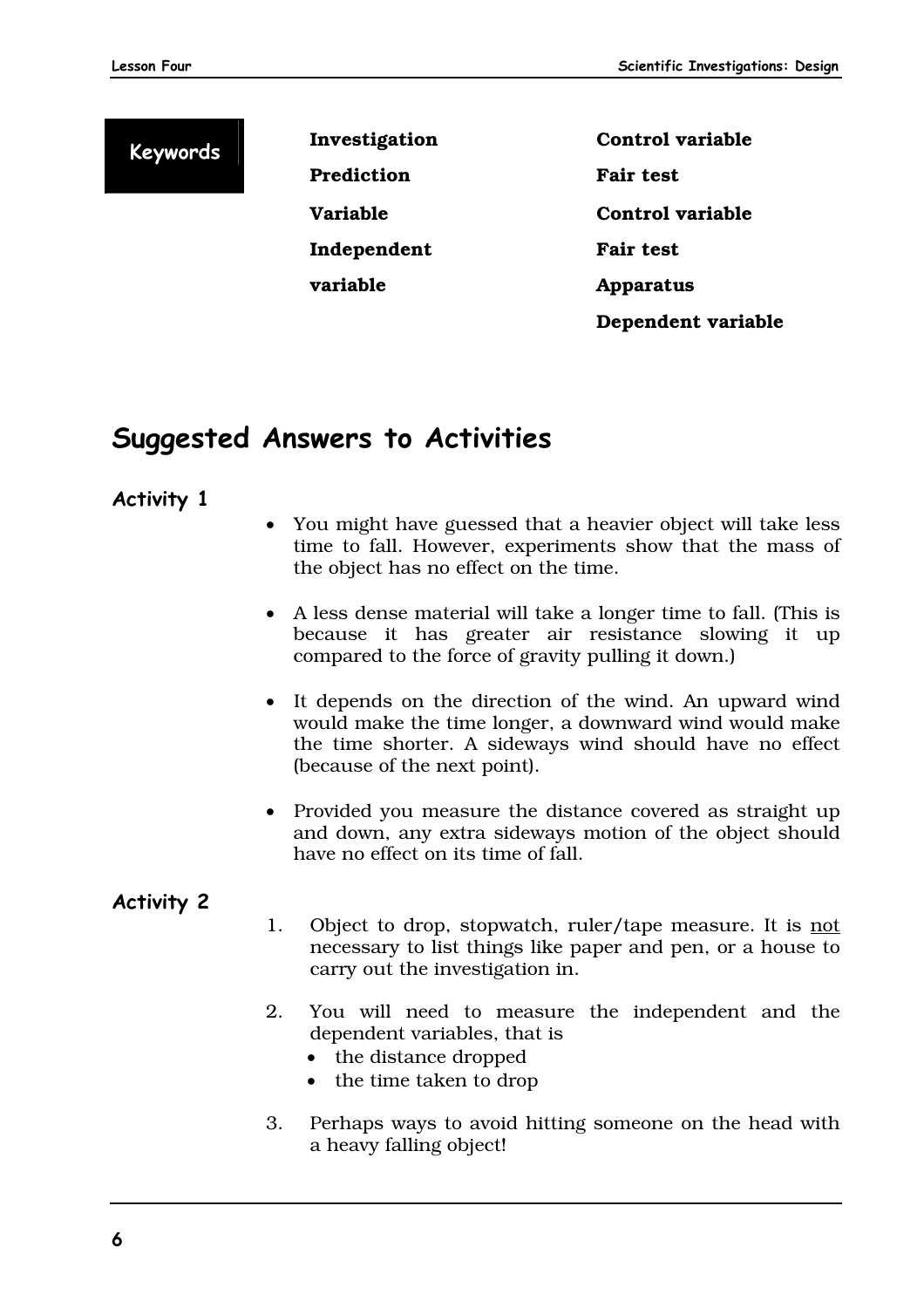# **Lesson**

# **Eight Scientific Investigations: Carrying out**

Aims By the end of this lesson you should be able to:

 understand how to carry out a scientific investigation and record the results.

**Context** This lesson continues the work started in Lesson Four. It is completed in Lesson Twelve.

**Oxford Home Schooling**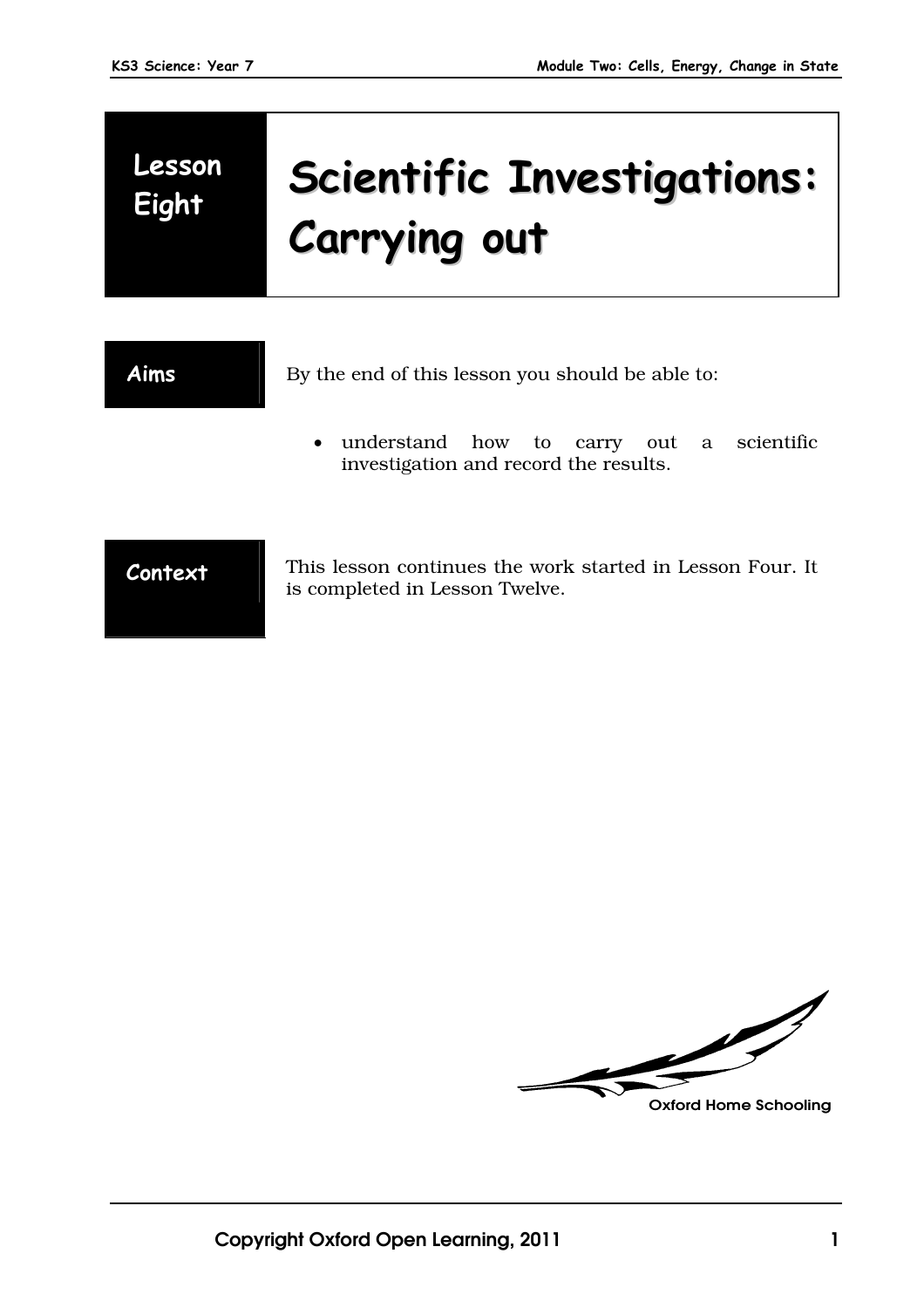# **Introduction**

In the last module, we learned about scientific investigations and how to design them. It would be very useful to review that work before starting the present lesson.

In this lesson we continue with the same investigation, the one into how fast things fall. If you remember, we made the following prediction:

If things fall twice as far, they will take 1.5 times as long to fall.

Now it is time to see how a scientist would carry out the practical work to test this prediction. As when designing the investigation, there are several different things to watch out for.

### **1. Accuracy**

The scientist needs to use their apparatus carefully so that they can trust the results they get are close to the real values. The real values are the ones they "should have got" if they'd done everything perfectly. If their results are close to the real values, they are **accurate**.

In our investigation this includes things like:

- Starting the stopwatch at the exact time the object is dropped, not some time later because they were looking out of the window instead of paying attention
- Lining the ruler up carefully when measuring the distance, instead of waving it about in vaguely the right place.

#### **2. Precision**

They also need to take the measurements finely enough – distances to the nearest centimetre instead of the nearest metre, and times to the nearest 0.1s, not the nearest second. Doing this gives their results **precision**.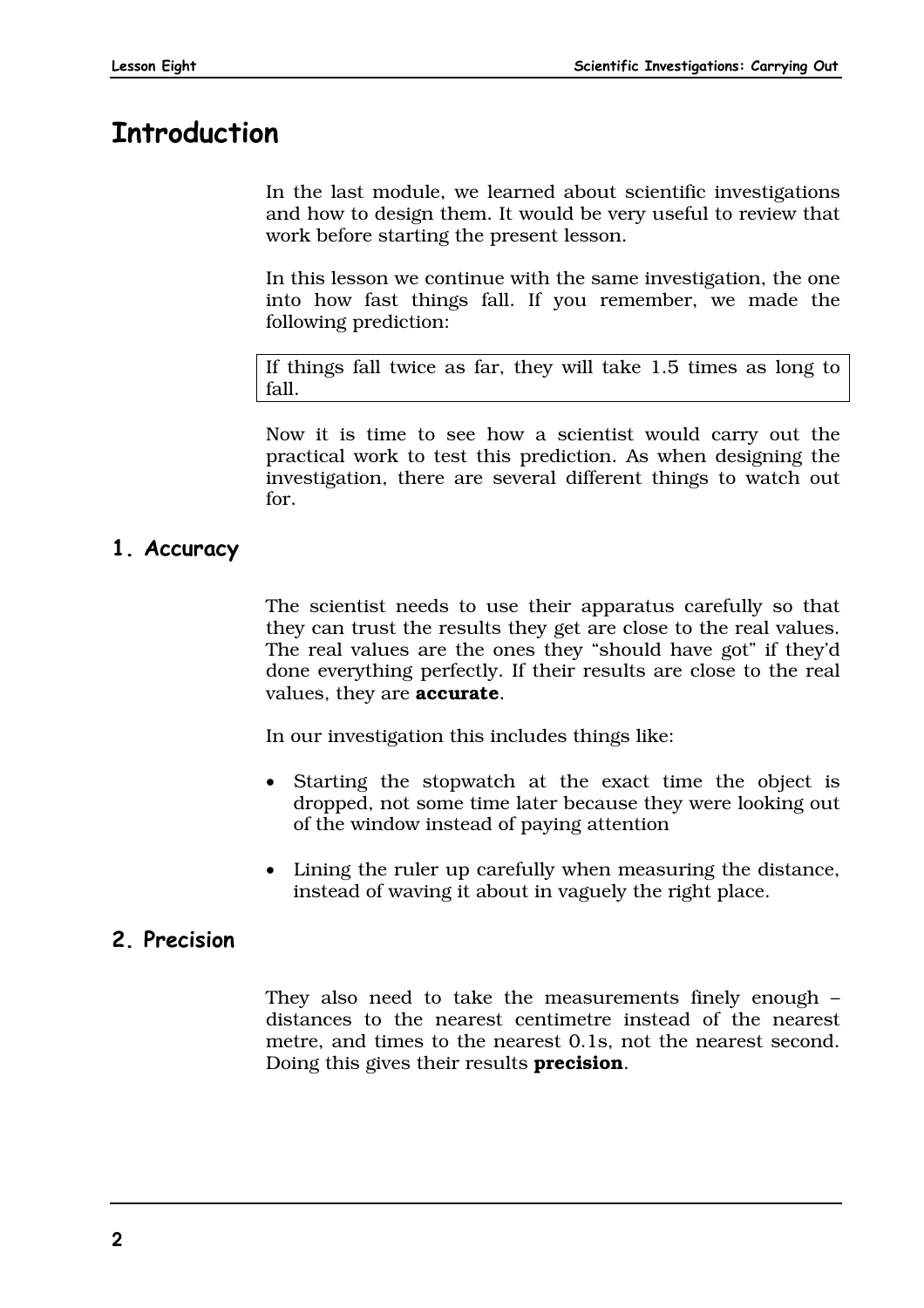# **3. Reliability**

|                   | They also need to repeat each reading several times, to make<br>sure they didn't make a mistake with it the first time. This is<br>known as doing <b>replicates</b> , and it ensures that their results<br>are reliable.                    |
|-------------------|---------------------------------------------------------------------------------------------------------------------------------------------------------------------------------------------------------------------------------------------|
|                   | If they do replicates, they can also take an average of their<br>recorded times for each distance dropped. This average is<br>likely to be more <b>accurate</b> – closer to the true value – than any<br>individual reading.                |
|                   | Get it right! Notice that "accurate", "precise" and "reliable"<br>mean three different things. Try not to mix them up.                                                                                                                      |
|                   |                                                                                                                                                                                                                                             |
| <b>Activity 1</b> | While doing this investigation, scientist A got time readings of<br>0.23s, 0.37s, 0.13s and 0.40s, while scientist B got time readings of<br>0.2s, 0.3s, 0.2s and 0.3 s for the same distance. If the real value<br>for the time was 0.24s: |
|                   | (a) which scientist had the more accurate readings?<br>(b) which scientist had the more precise readings?                                                                                                                                   |
|                   | Explain your answer in each case.                                                                                                                                                                                                           |
|                   |                                                                                                                                                                                                                                             |
|                   |                                                                                                                                                                                                                                             |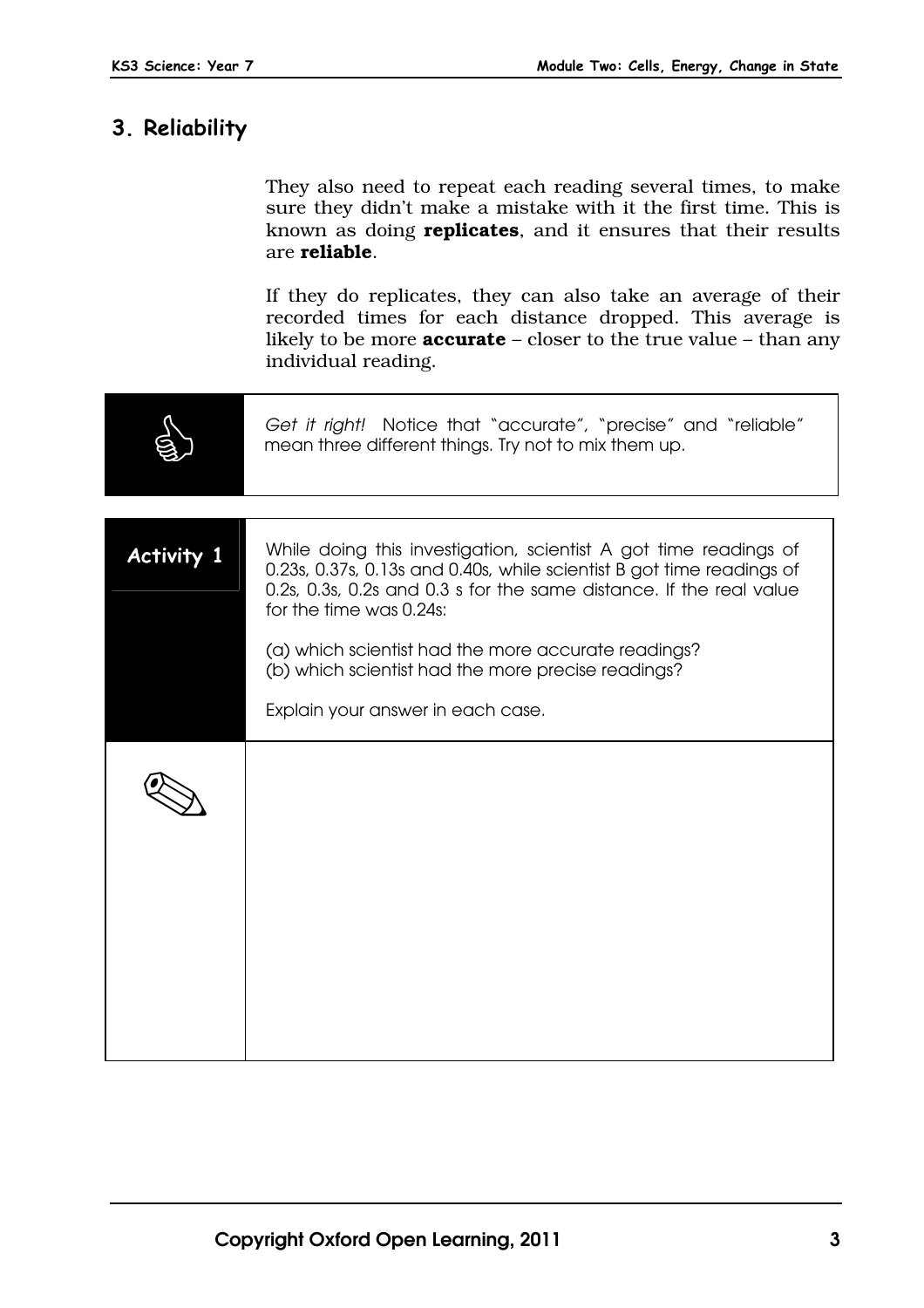### **4. Table of Results**

Once the scientist has got their results (readings), they almost always record them in a **table**, which should be drawn up before the practical work starts.

Designing tables is more difficult than it looks, and there a number of mistakes to avoid. Here is a suitable table for our investigation with the results filled in:

| Distance / m | Time $/ s$ |
|--------------|------------|
| 0.00         | 0.0        |
| 1.00         | 0.4        |
| 2.00         | 0.9        |
| 3.00         | 0.8        |
| 4.00         | 0.9        |
| 6.00         | 1.1        |
| 8.00         | 1.2        |
|              |            |

Notice the following points:

- The heading is ruled off from the body of the table containing the numbers
- The units are written in the heading and not repeated after each number in the table.

The numbers in each column are quoted to the same number of decimal places, and this is related to the precision claimed for the results, i.e. distance to the nearest 0.01m (1cm), and time to the nearest 0.1s.

In this table, only one time for each distance is recorded. It is a good idea instead to record all the **raw data**, i.e. all the times for each distance, plus an average time for each distance.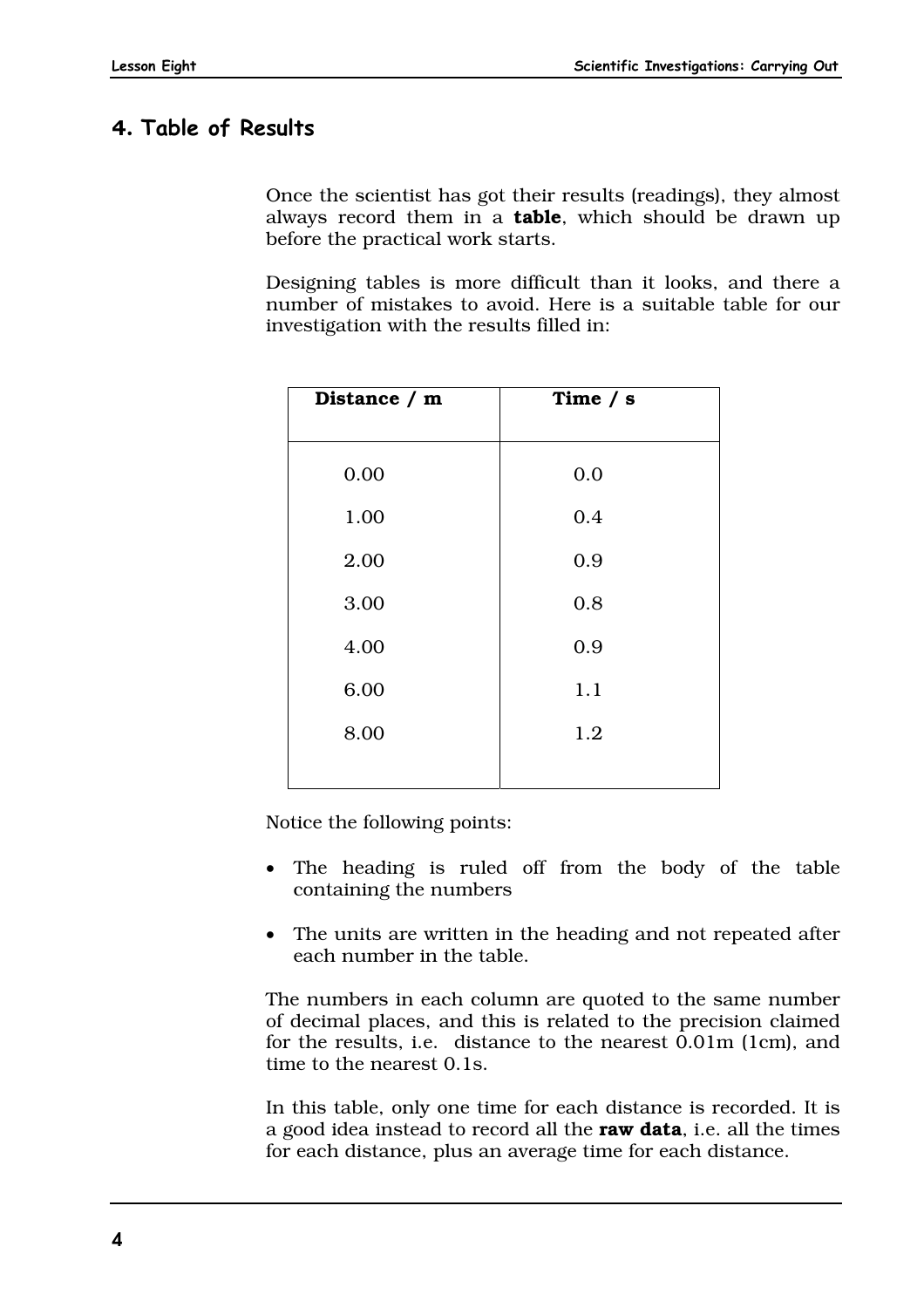| <b>Activity 2</b> |                 | Can you spot four errors they have made in their table? |      | Here is a student's table of results for a different investigation. |  |
|-------------------|-----------------|---------------------------------------------------------|------|---------------------------------------------------------------------|--|
|                   |                 |                                                         |      |                                                                     |  |
|                   |                 | Temperature (°C)                                        | Mass | ${\rm Length}$                                                      |  |
|                   |                 | 36.8                                                    | 156g | 17                                                                  |  |
|                   |                 | 37                                                      | 158g | 18                                                                  |  |
|                   |                 | 39.25                                                   | 163g | 19                                                                  |  |
|                   |                 | 40                                                      | 165g | $20\,$                                                              |  |
|                   | 1.              |                                                         |      |                                                                     |  |
|                   | 2.              |                                                         |      |                                                                     |  |
|                   | 3.              |                                                         |      |                                                                     |  |
|                   | $\mathfrak{a}.$ |                                                         |      |                                                                     |  |
|                   |                 |                                                         |      |                                                                     |  |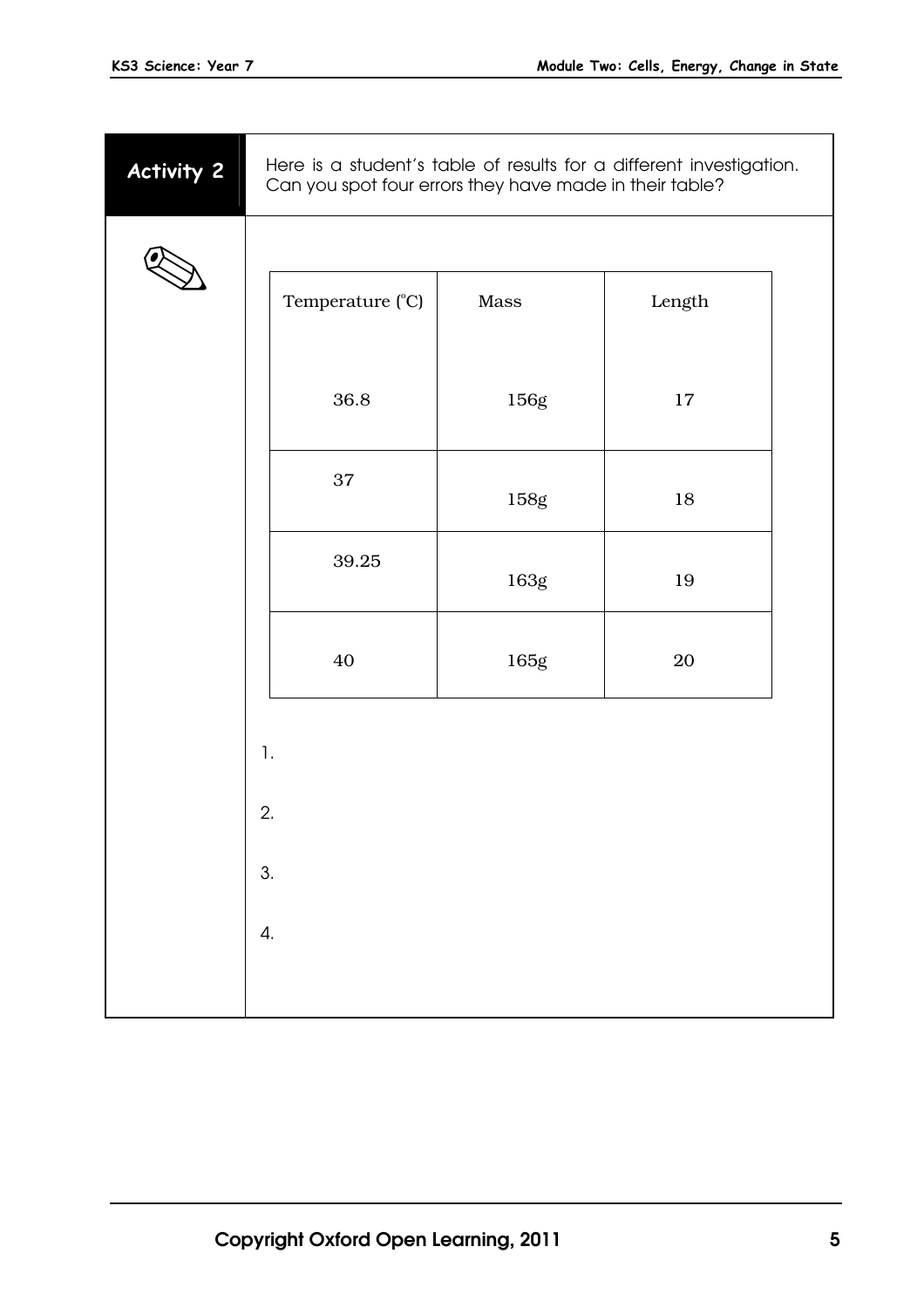## **5. Anomalous Results**

Once you have recorded all data in a table, you can then spot any **anomalous results**.

An anomalous result is one that doesn't fit in with the pattern shown by the rest of the results. It was probably produced by a mistake in carrying out the practical work.

In the first table above, the time of 0.8s for a drop of 2m is an anomalous result – in every other case the time is getting longer as the distance is getting greater.

When a scientist gets an anomalous result they will go back and repeat the reading. If this is not possible they will ignore the anomalous reading when working out their averages, so that it does not ruin the accuracy of the results.

| <b>Activity 3</b> | A student was measuring the time taken for a 1.5m drop. They<br>did it five times. Here are their results: 0.63s, 0.67s, 1.13s, 0.63s and<br>0.64s. |
|-------------------|-----------------------------------------------------------------------------------------------------------------------------------------------------|
|                   | 1. Which is the anomalous result?                                                                                                                   |
|                   | 2. Assuming they were not able to take any more readings,<br>calculate their average time for the 1.5m drop.                                        |
|                   |                                                                                                                                                     |
|                   |                                                                                                                                                     |
|                   |                                                                                                                                                     |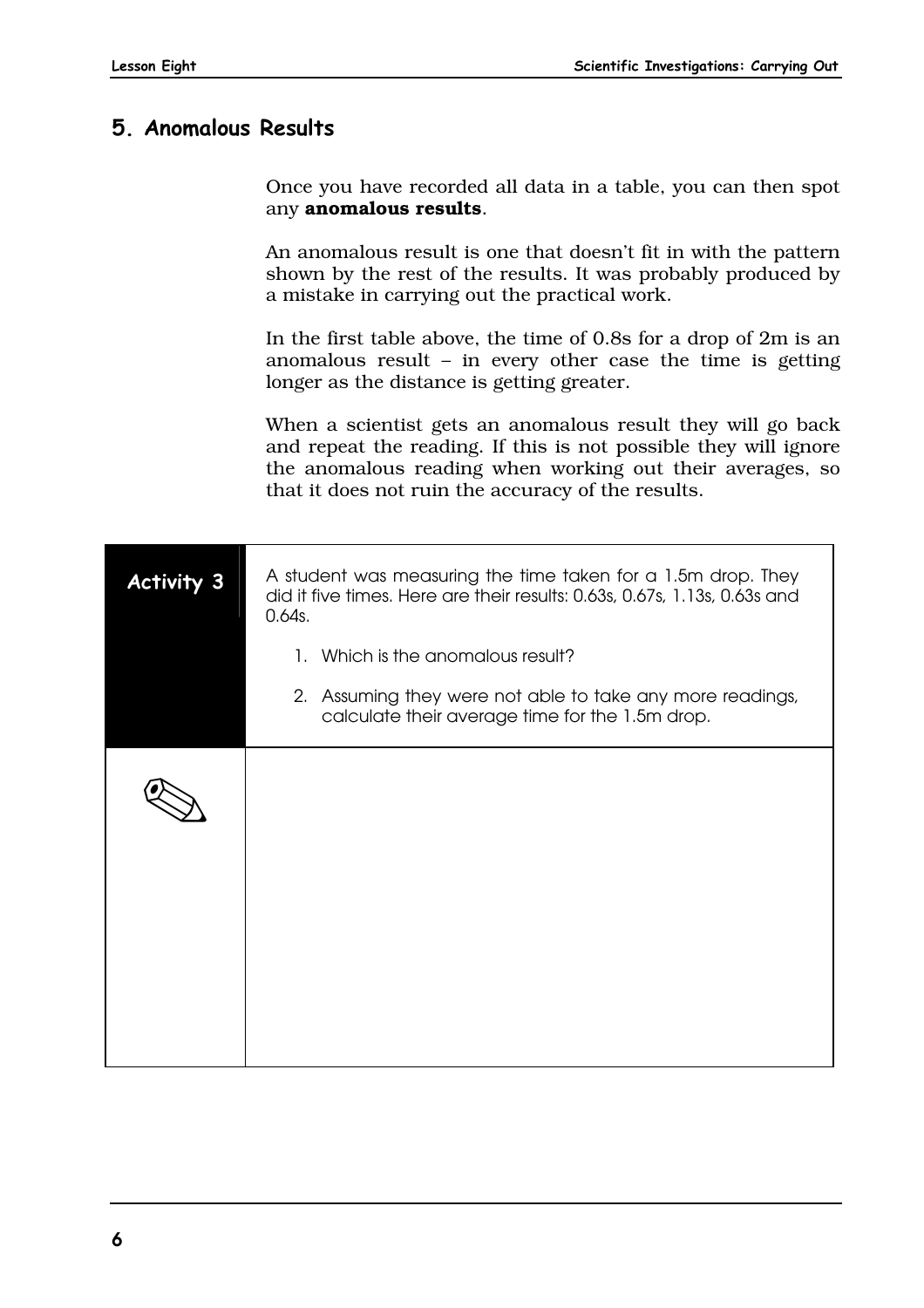**Keywords Accurate Precision Reliable Replicate**  **Table Raw data Anomalous result** 

# **Suggested Answers to Activities**

#### **Activity 1**

- 1. Scientist B their average time (0.25s) is closer to the real value of 0.24s than was the average of Scientist A (0.28s).
- 2. Scientist A they were measuring to the nearest 0.01s, where Scientist B was only measuring to the nearest 0.1s.

#### **Activity 2**

- 1. They did not rule off after the heading.
- 2. They missed out the units for length completely.
- 3. They wrote the units of mass after each number, instead of in the heading.
- 4. They quoted their temperature readings to different numbers of decimal places.

#### **Activity 3**

- 1. 1.13s
- 2. 0.64s

 Note well: (i) You shouldn't include the anomalous result when you calculate the average (ii) Your calculator reading for the answer was 0.6425. However, you should *not* write 0.6425s for the answer, because this looks like you are confident that your answer is accurate to the nearest  $1/10,000^{\text{th}}$  of a second!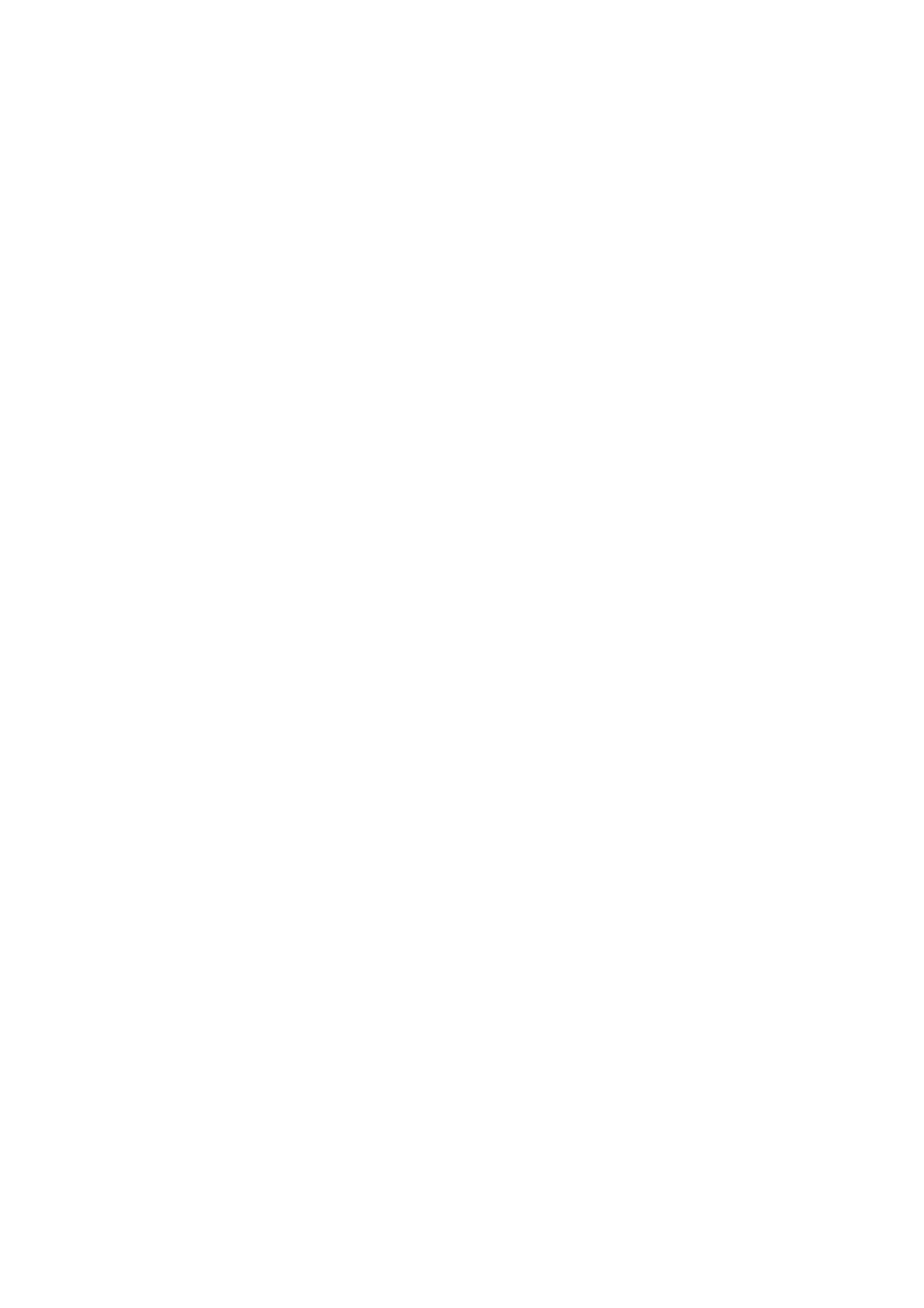# **Lesson**

# **Twelve Scientific Investigations: Interpreting**

**Aims** By the end of this lesson you should be able to:

 understand how to interpret results from a scientific investigation.

**Context** This lesson completes the work started in Lesson Four and continued in Lesson Eight.

V **Oxford Home Schooling**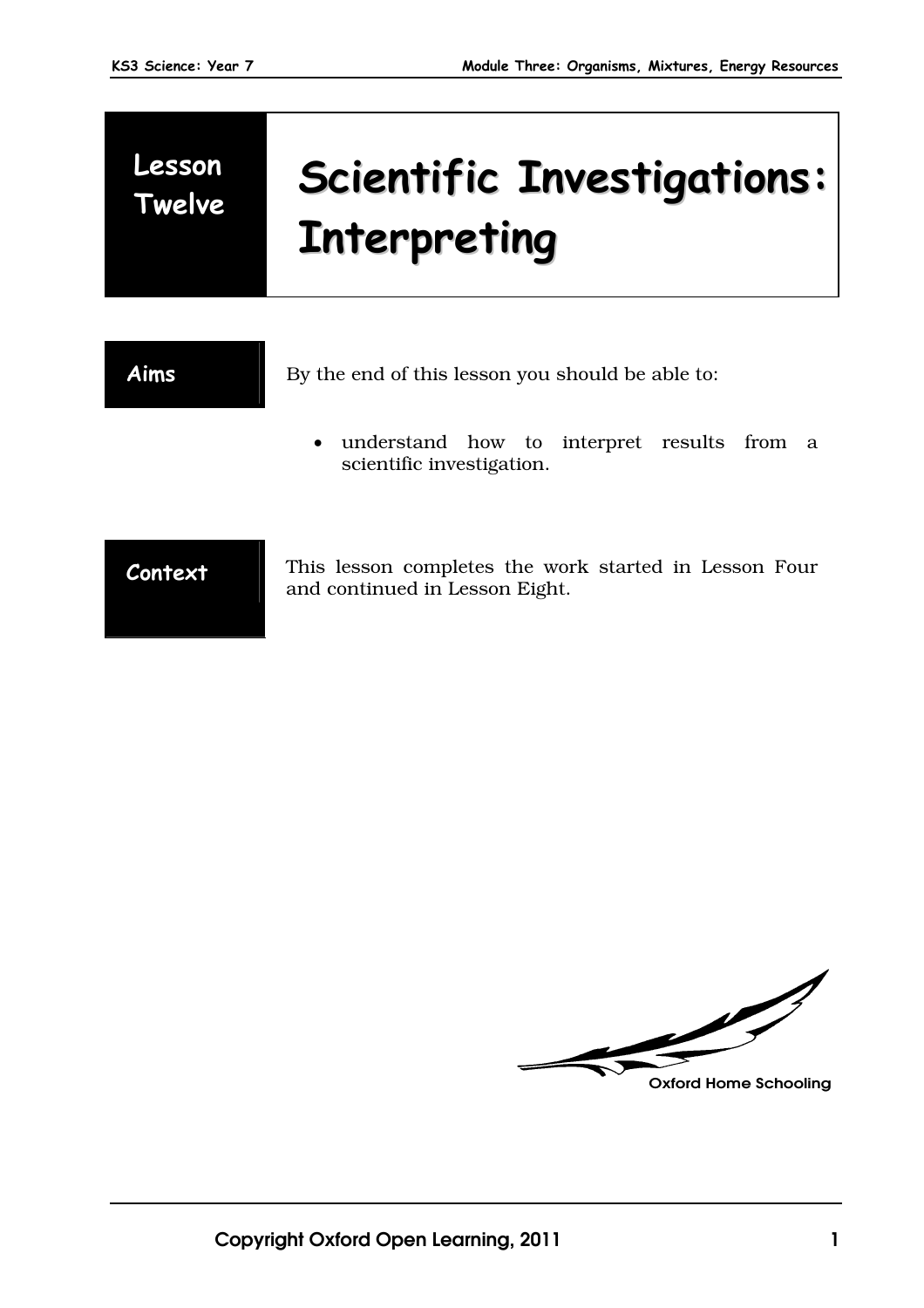# **Introduction**

In Modules One and Two we learned how to design and carry out scientific investigations. It would be very useful to review that work before starting the present lesson.

In this lesson we continue with the same investigation, the one into how fast things fall. If you remember, we made the following prediction:

If things fall twice as far, they will take 1.5 times as long to fall.

| Distance / m | Time $/ s$ |
|--------------|------------|
| 0.00         | 0.0        |
| 1.00         | 0.4        |
| 2.00         | 0.9        |
| 3.00         | 0.8        |
| 4.00         | 0.9        |
| 6.00         | 1.1        |
| 8.00         | 1.2        |
|              |            |

and we obtained the following results:

Now it is time to see how a scientist would interpret these results. As when designing and carrying out the investigation, there are several different things to watch out for.

# **1. Presentation: Graphs**

The first is to present the results in a form which helps us see better what is going on. This often means drawing a **graph**.

There is a lot to learn about drawing graphs in science, and we shall come back to this later on. In this case, both of our sets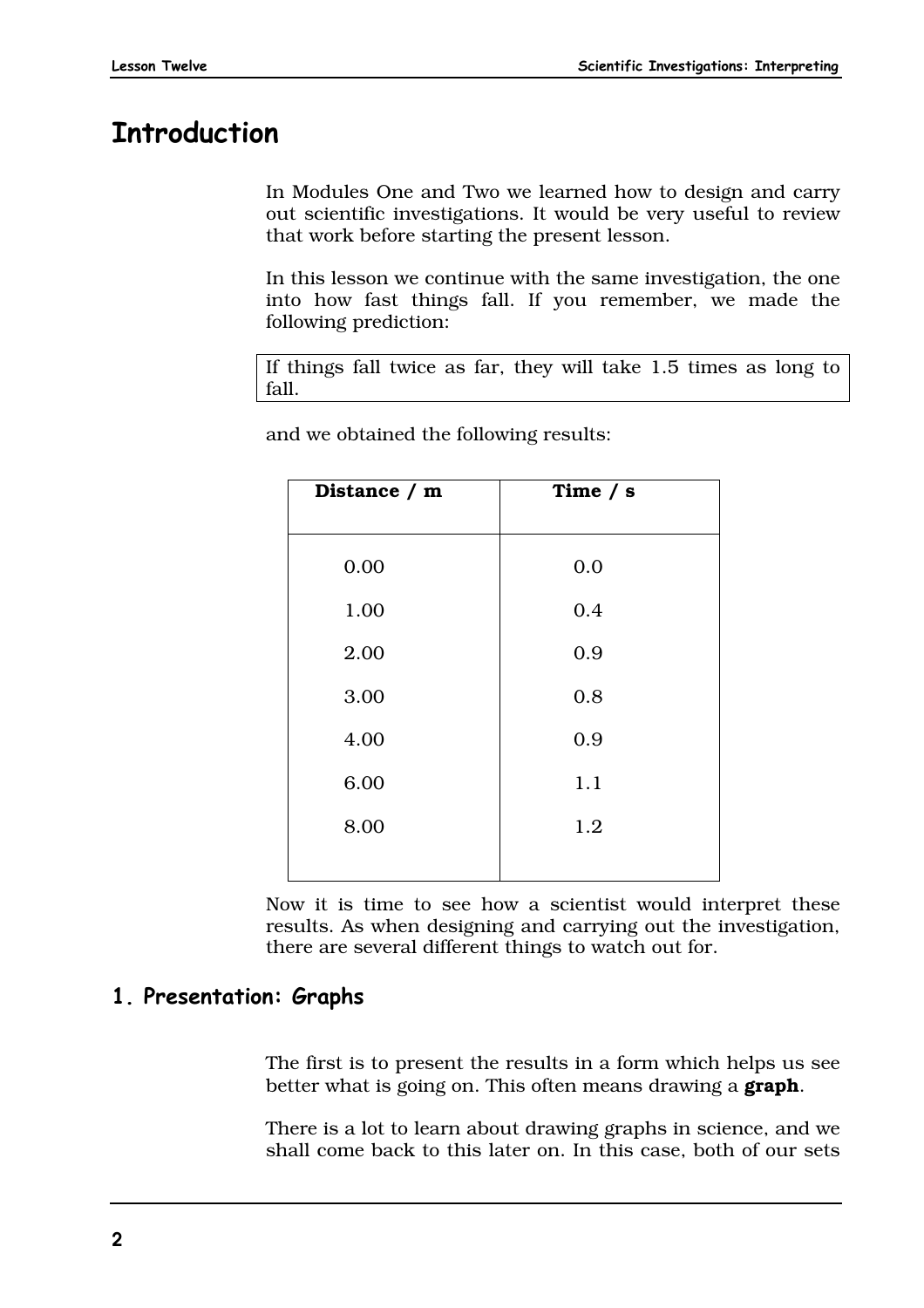of readings are in numbers, so we can draw a **line graph**. In science, the independent variable always goes along the bottom of the graph and the dependent variable up the side. So, if you sketch the graph, it will look like this.



Notice how strange the **anomalous result** at 2m looks – it is clearly out of line with the rest of the results.

The graph is completed by drawing a **line of best fit**. This is line which ignores the anomalous result completely and does not necessarily go exactly through all the other points. It leaves approximately the same number of points slightly on either side so as to get a smooth curve: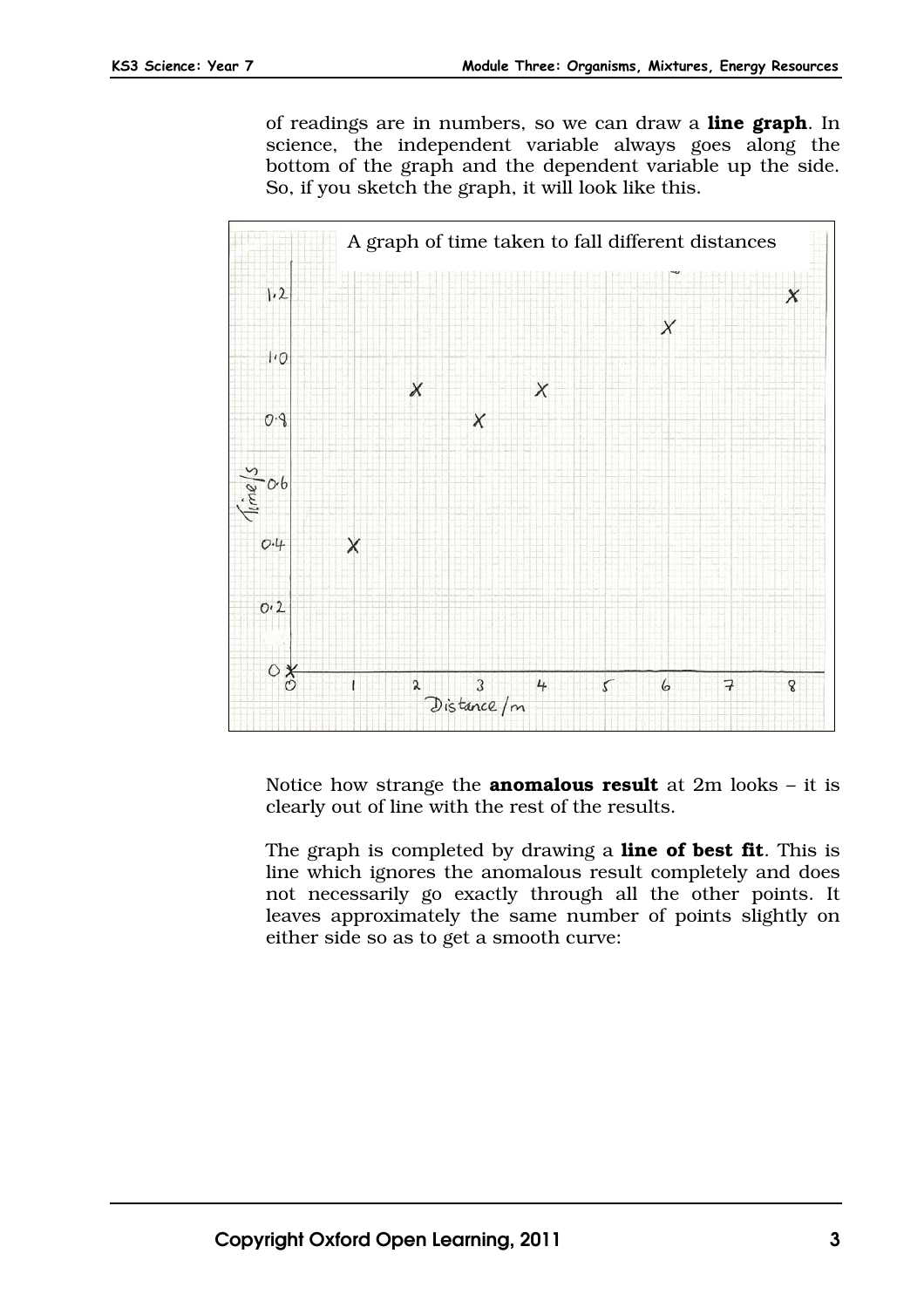

#### **2. Identifying Patterns**

We then look at the graph to see if we can spot any patterns. There are several:

- 1. As the distance dropped increases the time taken also increases (as we expected).
- 2. The graph is a curve, flattening off as it goes on, not a straight line. This means as we double the distance the time is less than doubled (also as we expected).
- 3. Now compare the times for 2m, 4m and 8m, using the line not the points. They are about 0.64s, 0.90s, and 1.24s. Each time is about 1.4 times bigger than the one before. That is: if we double the distance the time is multiplied by about 1.4 times.

### **Activity 1** Read off the graph the times taken to fall 1.5m, 3m and 6m. Do they fit pattern 3 discovered above?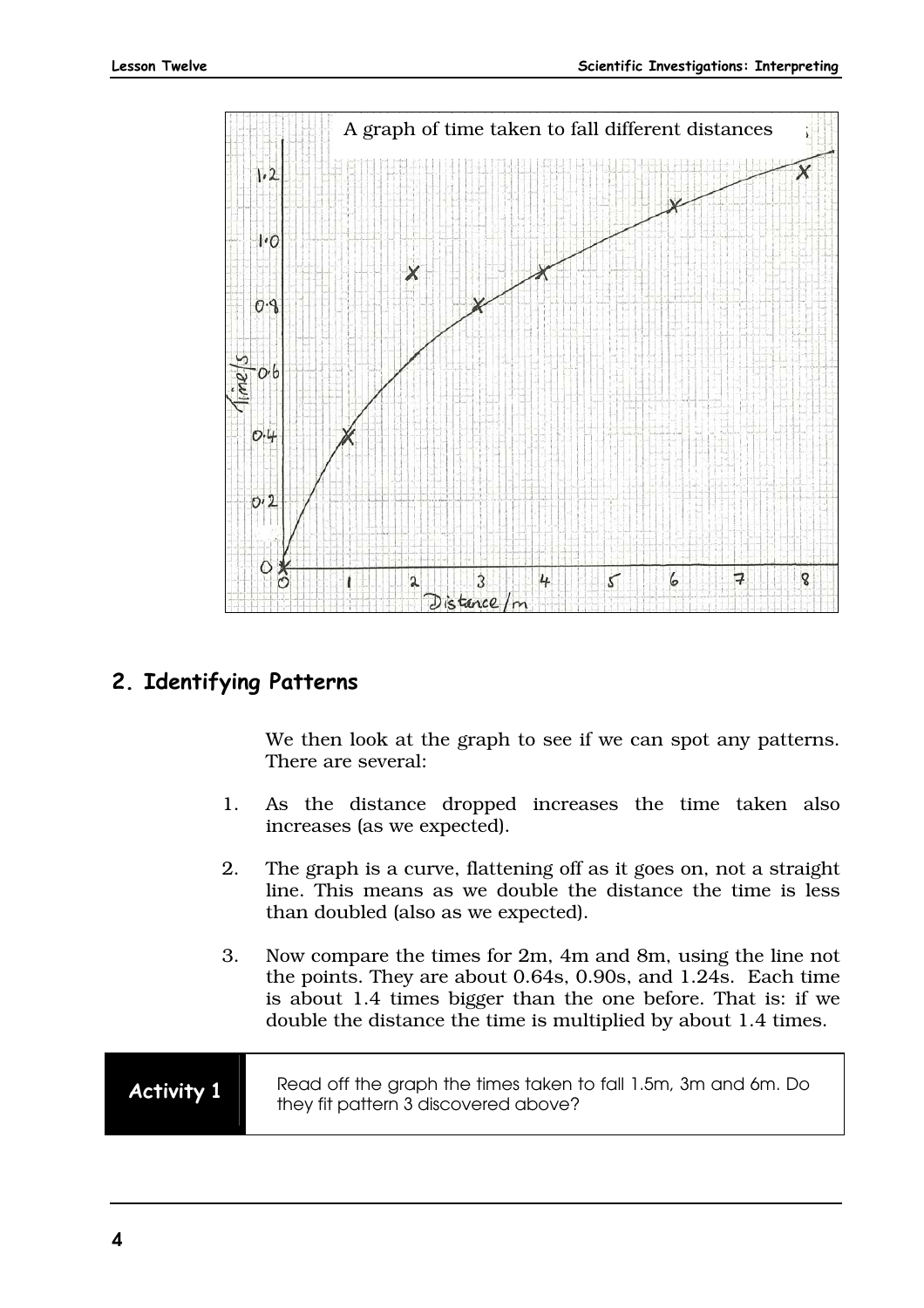

#### **3. Reaching a Conclusion**

We now compare the patterns we have spotted with the prediction made at the Design stage. It turns out our prediction was wrong, but only slightly. We predicted that doubling the distance would increase the time by 1.5 times, but in fact the time increased by about 1.4 times. This is the **conclusion** to our investigation.

If we are able to, we now suggest possible reasons why this might be the case. Unfortunately, we don't know enough Physics at present to do this. (As you will learn much later on, if you double the distance the time is increased by the "square root" of 2, i.e. by about 1.4 times.)



*Get it right!* Proving your original prediction wrong is just as valuable as showing it was right. The investigation has still succeeded. In fact, most real advances in science occur when scientists' predictions are proved wrong, because that forces them to re-examine their theories!

#### **4. Evaluation**

The final step in any investigation is to **evaluate** it. This means to criticise it and work out how it could be done better next time.

In this investigation:

 It was difficult to drop the object and start the stopwatch at the same time – the results would be more accurate if you had an assistant to help you.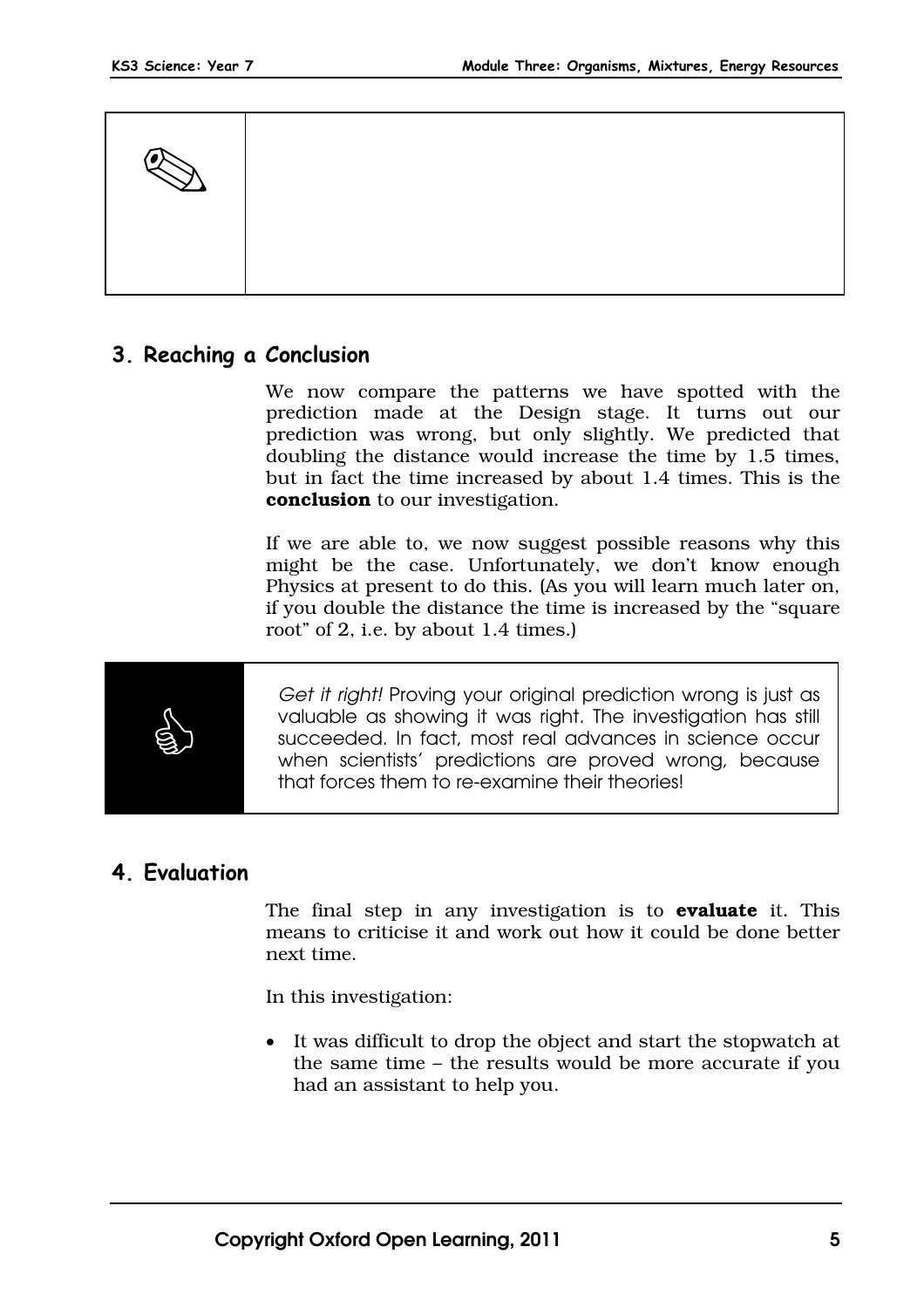- The times were not measured precisely enough. It would be better to use an electronic timer, so we could record the times to the nearest 1/100th of a second.
- Air resistance might be slowing the object up as it moves faster. Perhaps the investigation could be repeated in a vacuum?

All these points could lead to improvements in any future investigation on the same topic.

| <b>Activity 2</b> | What do you think about these criticisms of the investigation?<br>1. The distance should have been measured to the nearest                           |
|-------------------|------------------------------------------------------------------------------------------------------------------------------------------------------|
|                   | millimetre instead of the nearest centimetre.<br>2. I often wasn't paying attention, so didn't stop the<br>stopwatch when the object hit the ground. |
|                   |                                                                                                                                                      |
|                   |                                                                                                                                                      |
|                   |                                                                                                                                                      |
|                   |                                                                                                                                                      |
|                   |                                                                                                                                                      |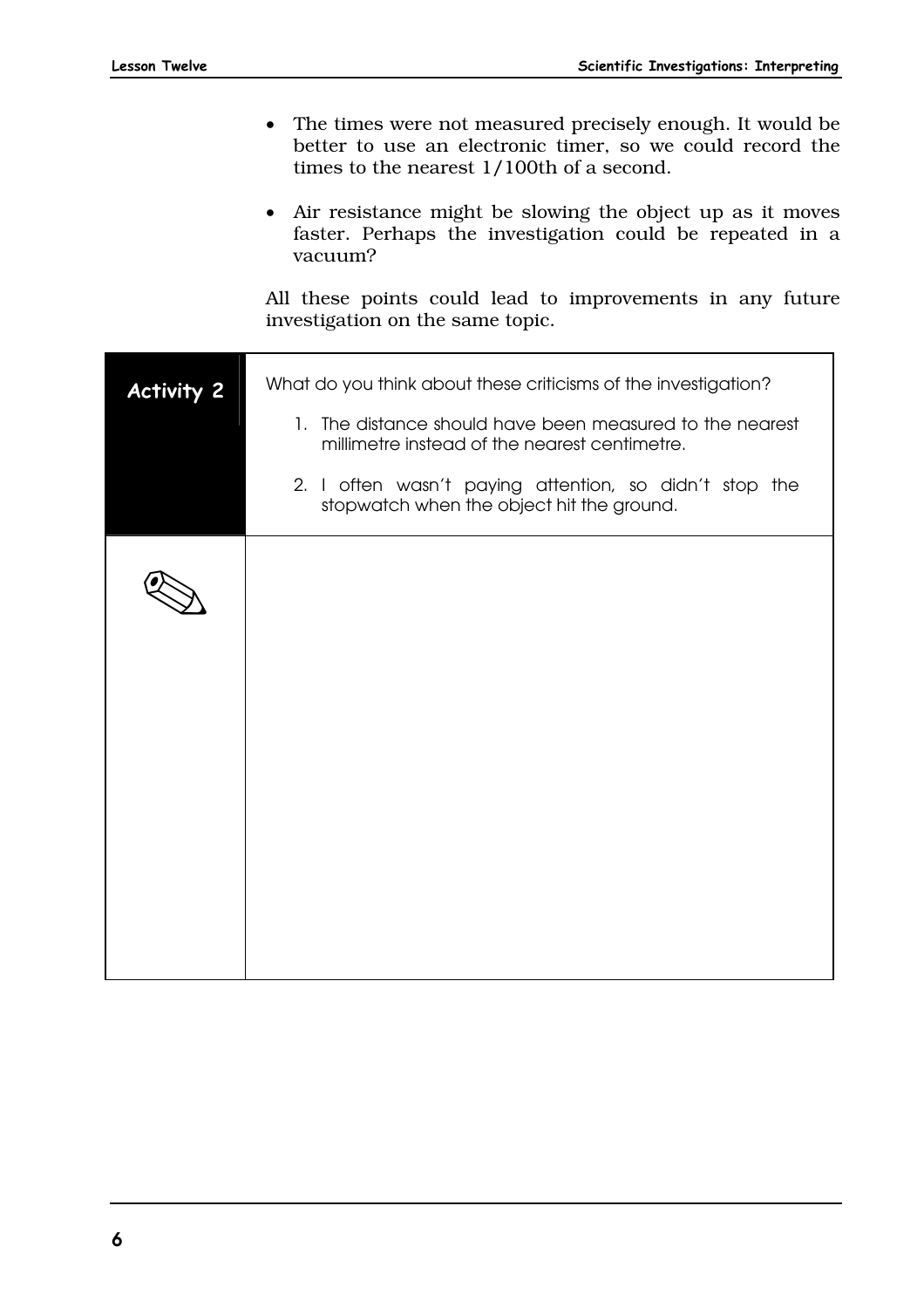



**Line of best fit** 

**Evaluation** 

# **Suggested Answers to Activities**

#### **Activity 1**

The times are about 0.54s (for 1.5m), 0.78s (for 3m) and 1.08s (for 6m). These also fit pattern 3 quite closely.

#### **Activity 2**

- 1. This increased precision in distance would not make our results any better unless the measurement of the time was *much* more precise.
- 2. This is probably true, but it is an "avoidable error", rather than something built in to the design of the experiment itself!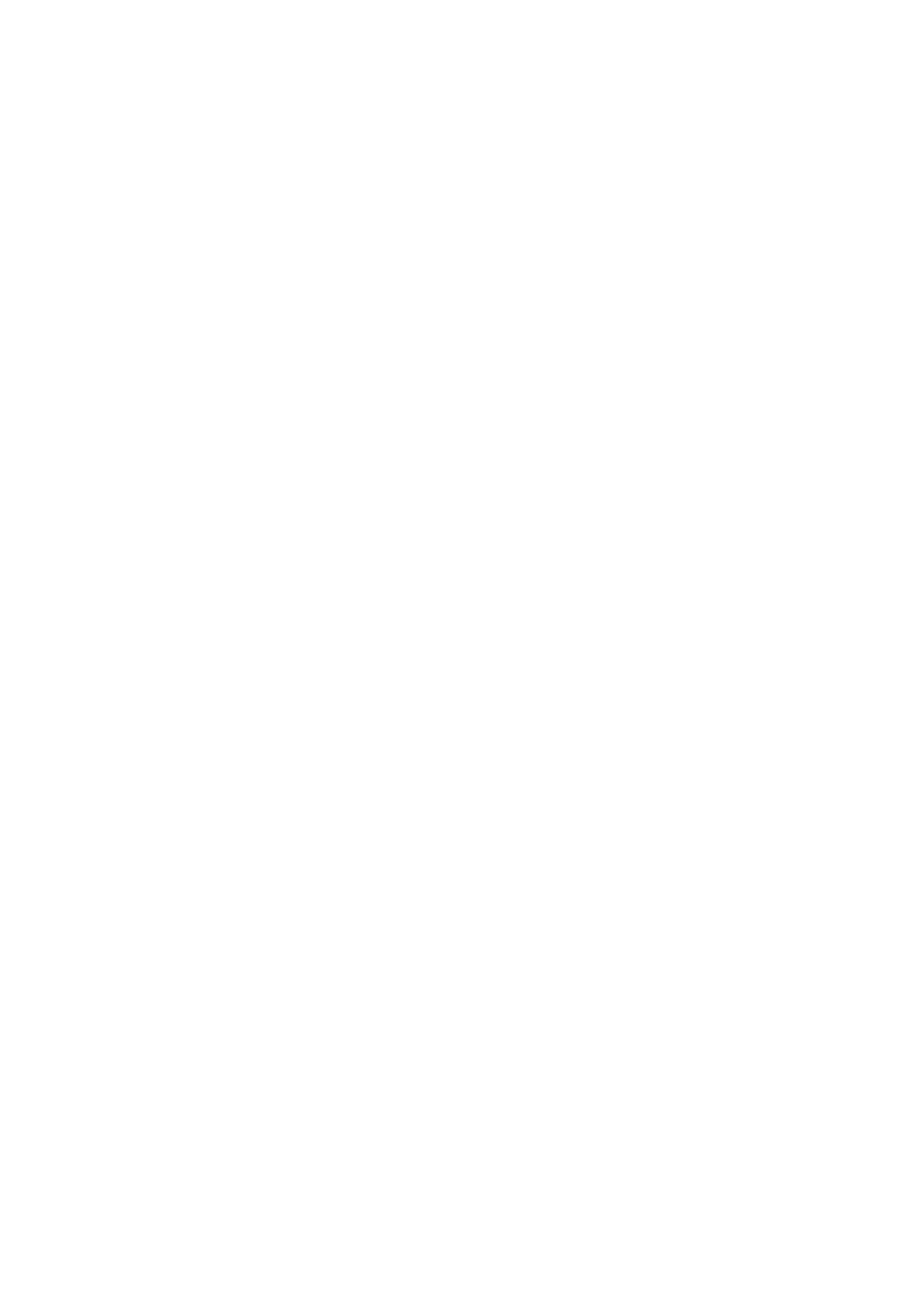# **Lesson Sixteen Student Investigation: Design**

**Aims** By the end of this lesson you should have: • chosen a puzzle to investigate designed an investigation to solve the puzzle **Context** This lesson uses the work we did on the design of investigations in Lesson Four. It continues in Lessons 20 and 24.

U **Oxford Home Schooling**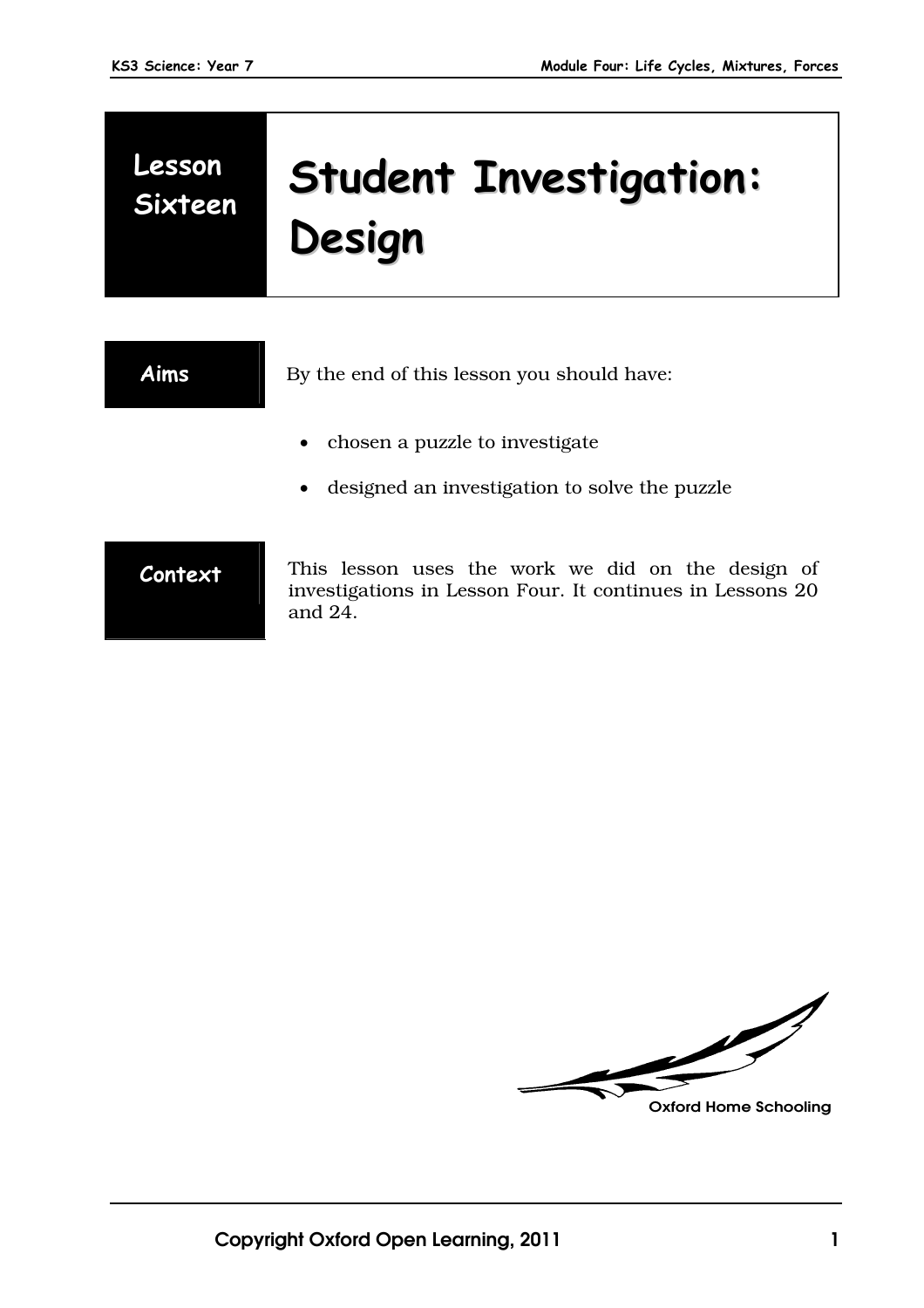# **Introduction**

Way back in Lesson Four we saw how scientists design investigations. You will shortly be designing your own investigation, so it would be helpful to revise Lesson Four now before continuing.

You will be given a list of four possible investigations. You will need to choose one of the four, and then work through all the four stages in the design process.

# **Investigations to choose from**

Think about these four questions and, if possible, discuss them with someone else. Choose one which:

- you find interesting,
- you have an idea about how to investigate, and
- you have, or can buy or find, the apparatus you will need.

Here are the four:

1. "When a rubber band stretches, does it obey Hooke's law?"

You will find Hooke's Law in Lesson Fifteen, in the discussion about stretching springs.

2. "Does the size of an ice cube affect how fast it melts?"

Melting is discussed in Lesson Six.

3. "What most affects how fast sugar dissolves in water?"

Dissolving is also discussed in Lesson Six.

4. What effect does the weight of an object have on the friction between it and the ground?

Friction is discussed in Lesson Fifteen.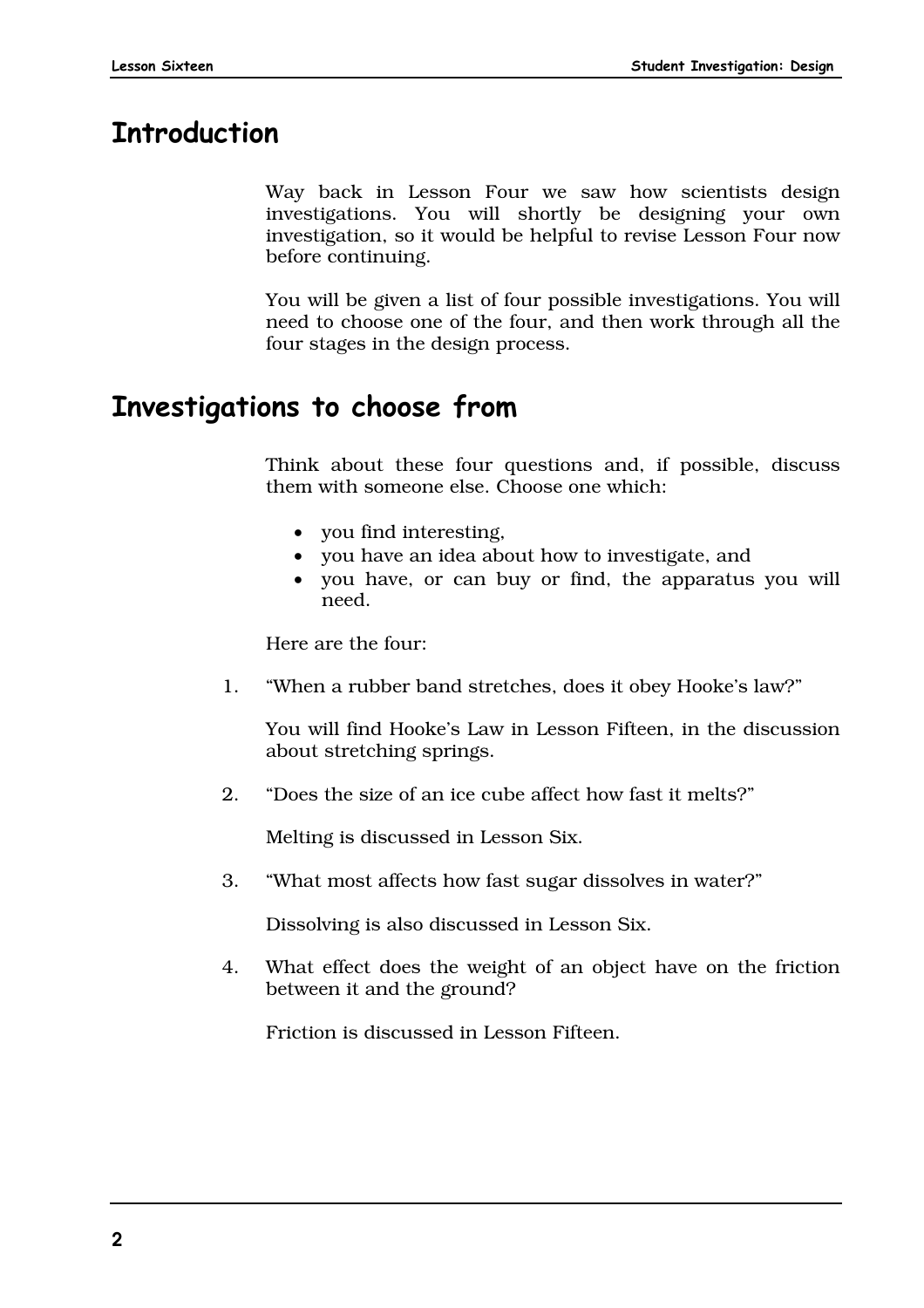# **Designing your Investigation**

Before doing each stage, look back to the corresponding section in Lesson Four.

### **1. Put the question in a testable form**

Sharpen up your question, and put it in a form involving things you can actually *measure*.



## **2. Make a prediction**

Make a prediction – an informed guess - as to what the answer to your question will be. The guess doesn't need to be *right*, but it does need to be *sensible*. That means it must fit in with what you know about science and the world already.

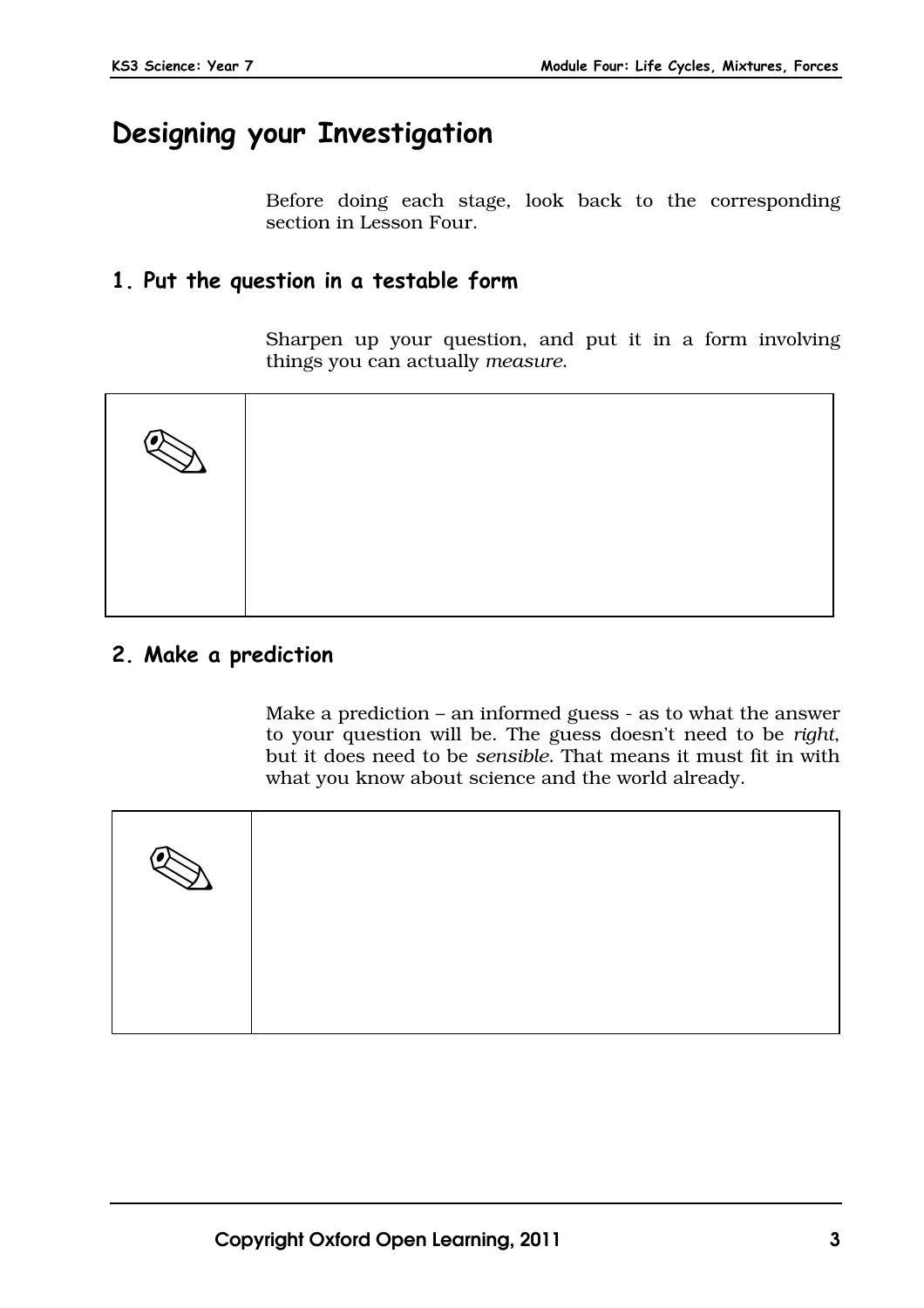#### **3. Consider the variables and make it a fair test**

A variable in an investigation is something that does, or can, change or vary.

Decide what will be your independent and dependent variables. Then make a list of the control variables that you have to keep the same to make your investigation a fair test.



### **4. Detailed planning**

Lastly, decide precisely what to do. This includes deciding about:

- The equipment or **apparatus** you will need
- Exactly what you will *measure*
- The *range* of readings you will take
- Any *safety* issues, so that no-one gets hurt.

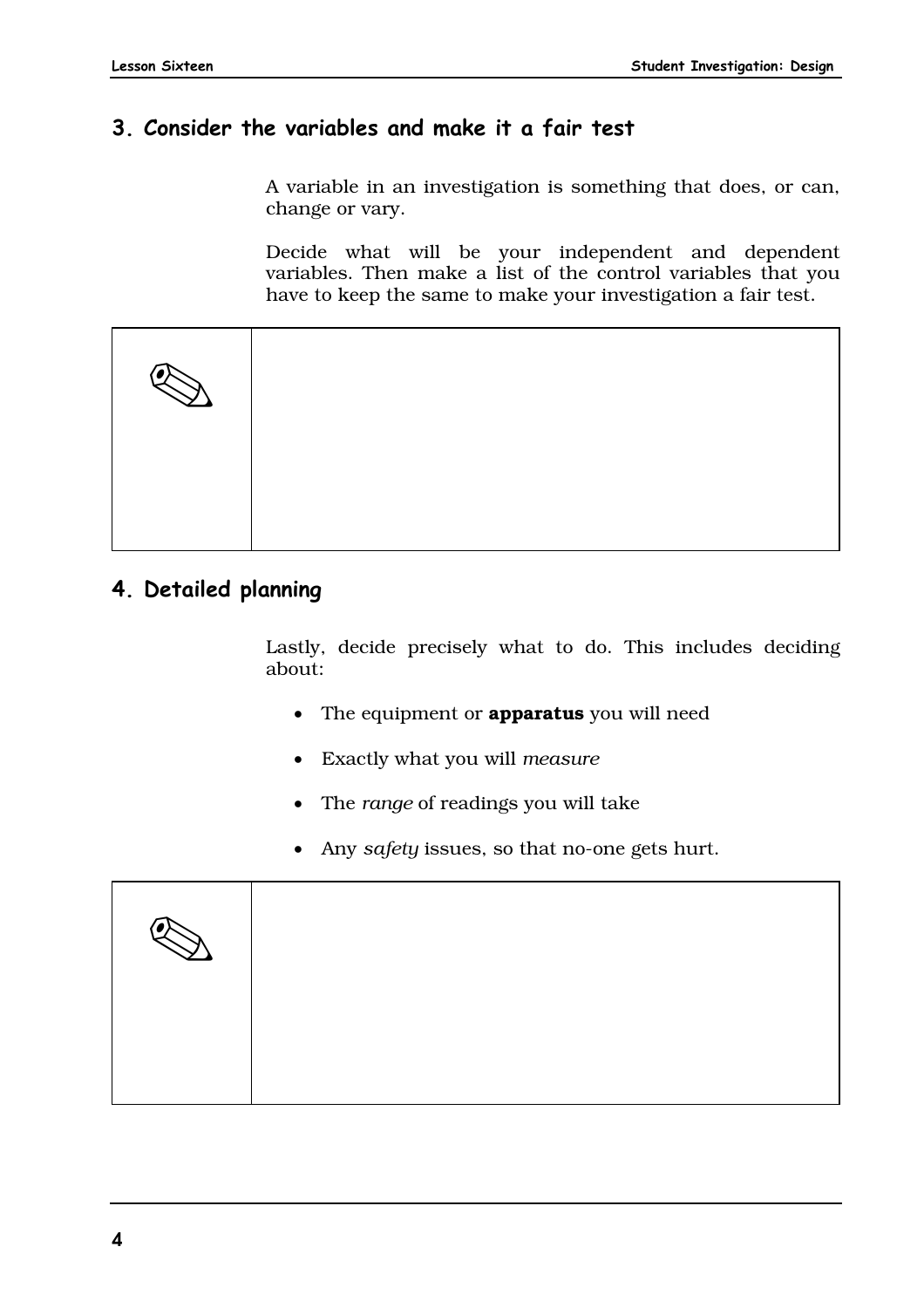# **Considering your Planning**

When you are done, explain what you have written to a responsible adult. In particular, *ask them to check your plan for safety*. If you or they are unsure about what you are planning to do, contact your Tutor for help.

# **Timing**

We will discuss carrying out your investigation in the next module.

However, if you are enthusiastic to get started you can always do it straight after the following TMA, before starting work on the next module. It's up to you.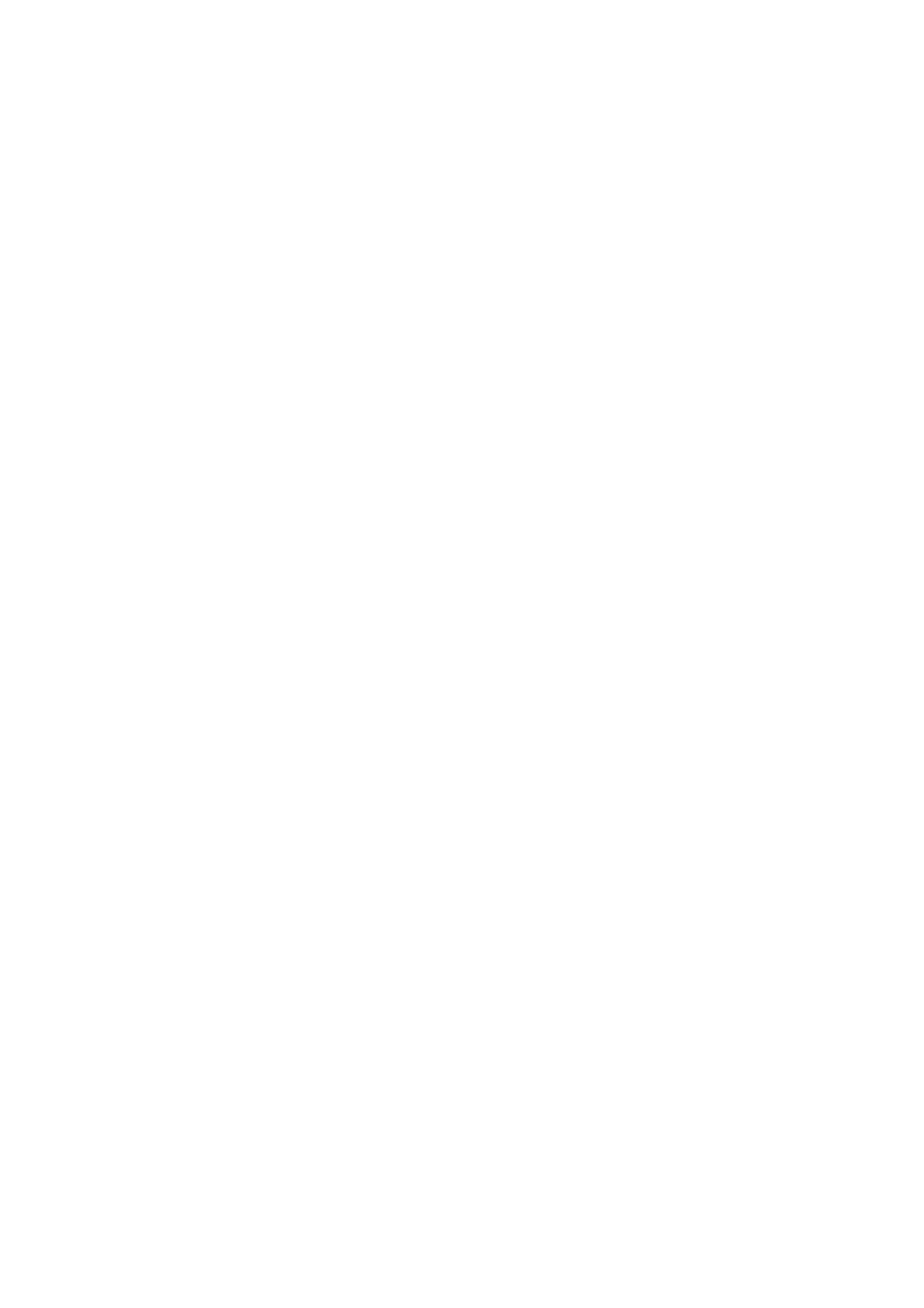# **Lesson Twenty Student Investigation: Carrying Out**

| <b>Aims</b> | By the end of this lesson you should have:                                                                            |
|-------------|-----------------------------------------------------------------------------------------------------------------------|
|             | • carried out an investigation to solve the puzzle<br>chosen in Lesson Sixteen                                        |
| Context     | This lesson uses the work we did on the carrying out of<br>investigations in Lesson Eight. It continues in Lesson 24. |

**Oxford Home Schooling**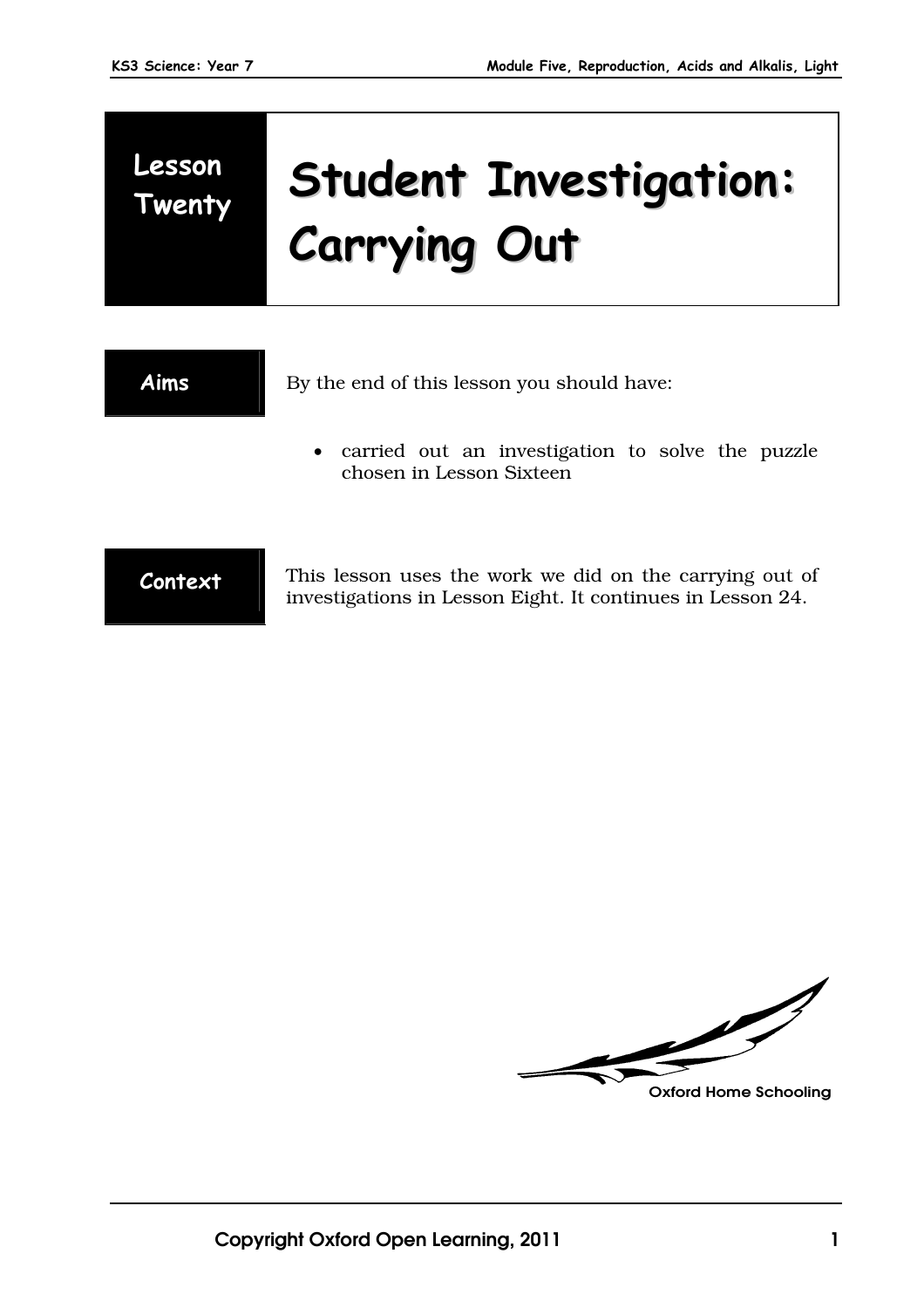# **Introduction**

Way back in Lesson Eight we saw how scientists carry out investigations. You will shortly be carrying out the investigation which you designed in Lesson Sixteen. It would be helpful to revise Lessons Eight and Sixteen now before continuing.

# **Carrying Out your Investigation**

Before doing each stage, look back to the corresponding sections in Lesson Eight.

# **1, 2 and 3. Accuracy, Precision and Reliability**

Consider what you need to do in these three areas, and write your answers down below.



# **4. Table of Results**

Draw up the table in which you will record your results while carrying out the practical work.

Once this is done, carry out the work and fill in your results in the table.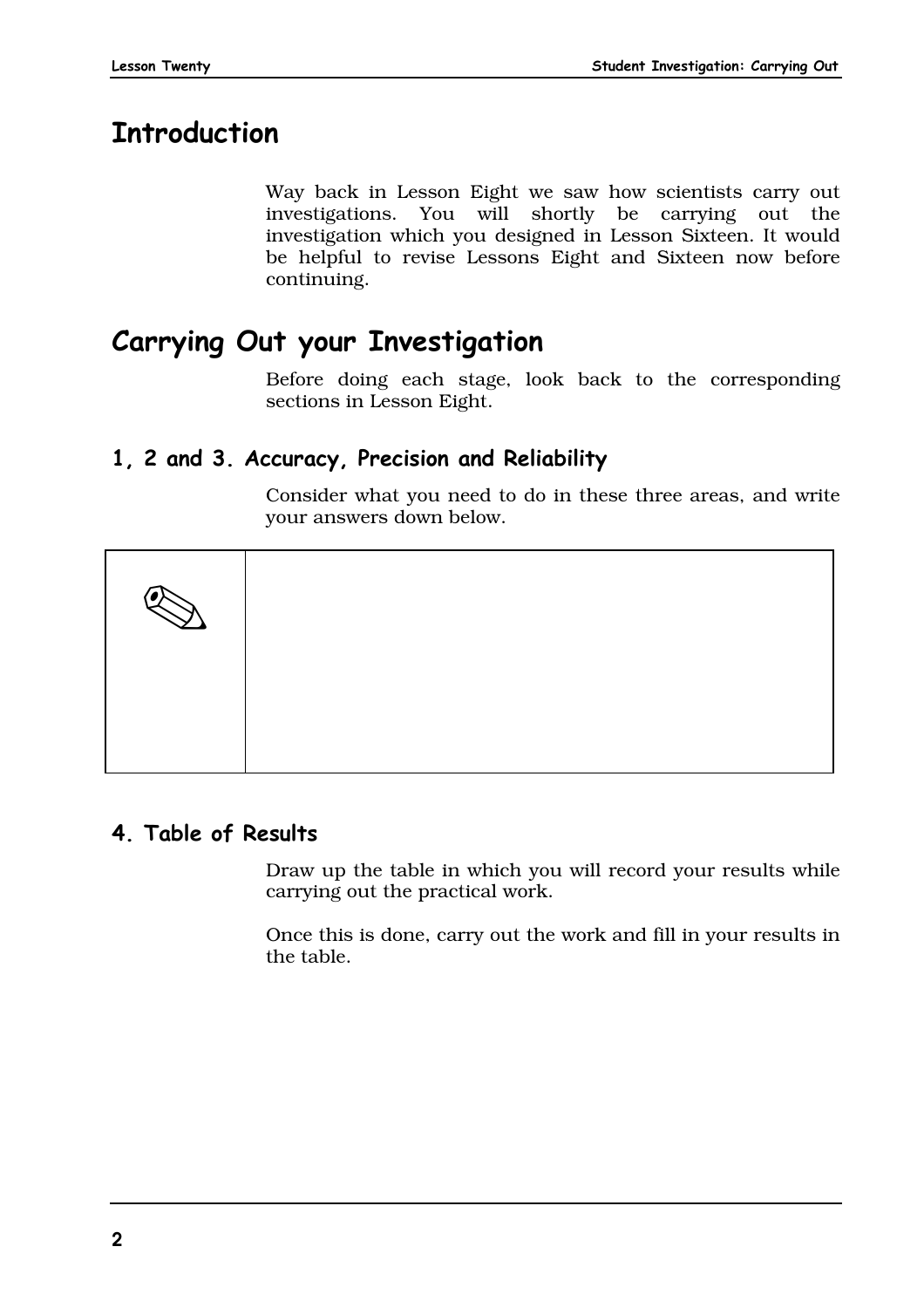

### **5. Anomalous Results**

Do you have any anomalous results in your table? If so, record them below, and consider whether it would be a good idea to repeat these readings.



# **Considering Results**

When you are done, show your results table to a responsible adult and ask for their comments. If you or they are unsure about the results obtained, contact your Tutor for help.

# **Timing**

We will discuss interpreting your investigation in the next module.

However, if you are enthusiastic to get started you can always do it straight after the following TMA, before starting work on the next module. It's up to you.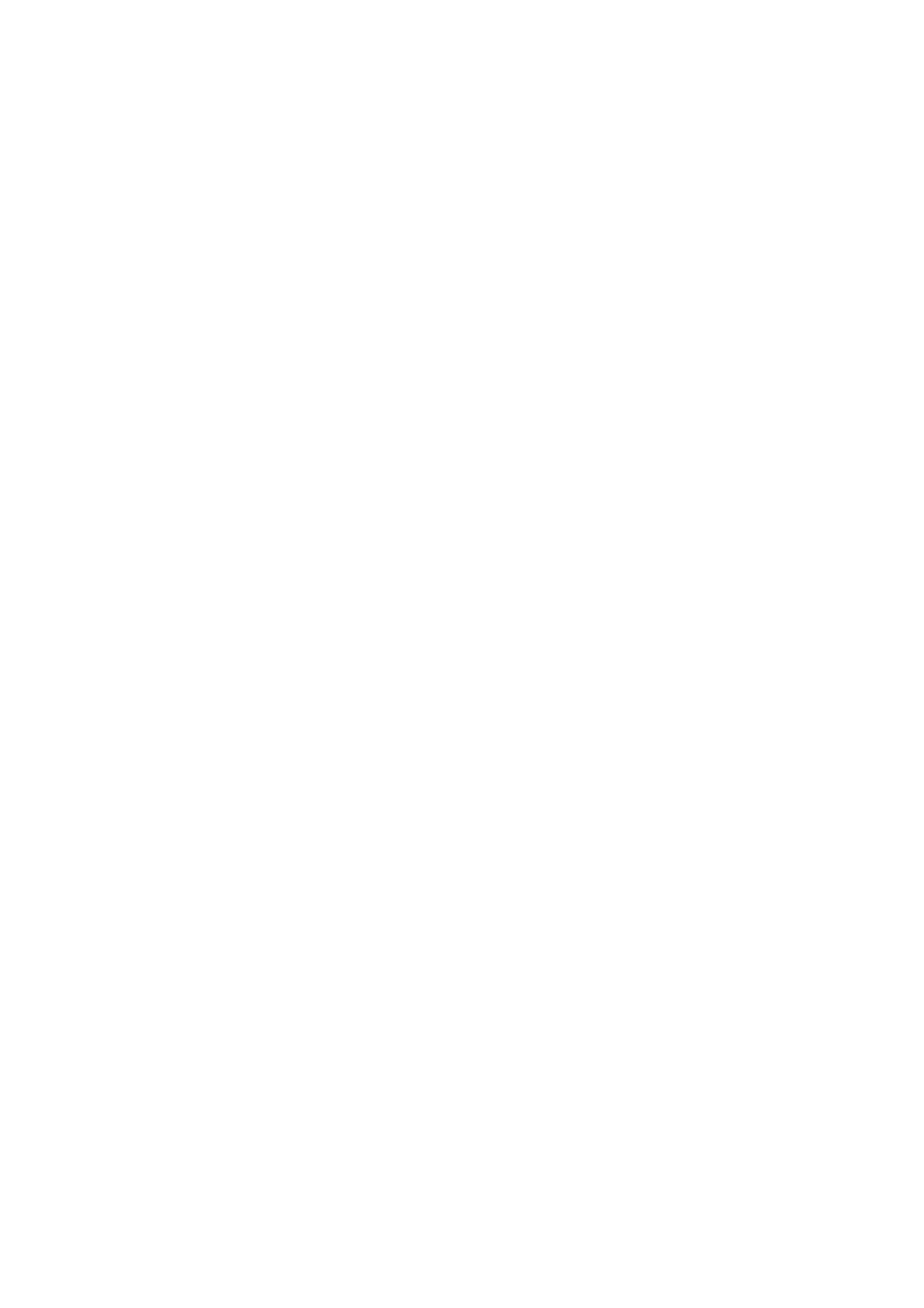# **Lesson Lesson** Student Investigation: **Interpreting**

**Aims** By the end of this lesson you should have:

• interpreted your investigation into the question chosen in Lesson Sixteen and carried out in Lesson Twenty.



**Context** This lesson uses the work we did on the carrying out of investigations in Lesson Twelve. It completes the work on your own investigation that was started in Lessons Sixteen and Twenty.

 $\overline{\mathscr{U}}$ **Oxford Home Schooling**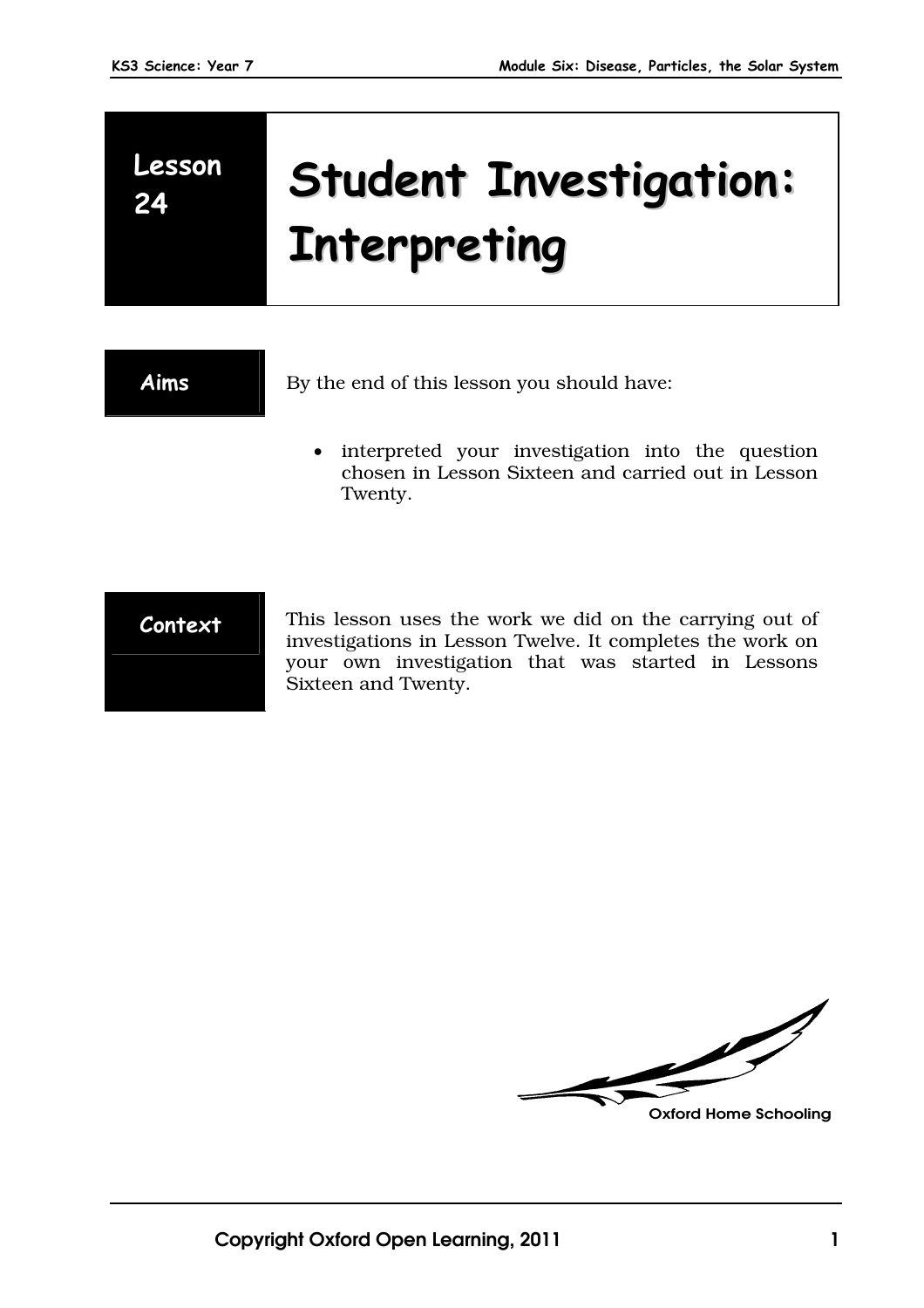# **Introduction**

Way back in Lesson Twelve we saw how scientists interpret investigations. You will shortly be interpreting the investigation which you designed in Lesson Sixteen and carried out in Lesson Twenty. It would be helpful to revise Lessons Twelve and Twenty now before continuing.

# **Interpreting your Investigation**

Before doing each stage, look back to the corresponding sections in Lesson Twelve.

#### **1. Draw a Graph**

Use the data from your results table to draw a graph or bar chart. Before starting, consider the answers to the following:

- Should it be a line graph or a bar chart?
- Which quantity should go on the bottom (x) axis, and which on the vertical (y) axis?

Using graph paper, draw and label the axes and plot the points.

Now look at your points:

- Do the points suggest a straight line or a curve?
- Do you have any anomalous results? If so, you will ignore them when drawing your line.

Now draw a line of best fit (straight or curved). Remember that it does not have to go exactly through all the points.

Finally give your graph a title.

Job done!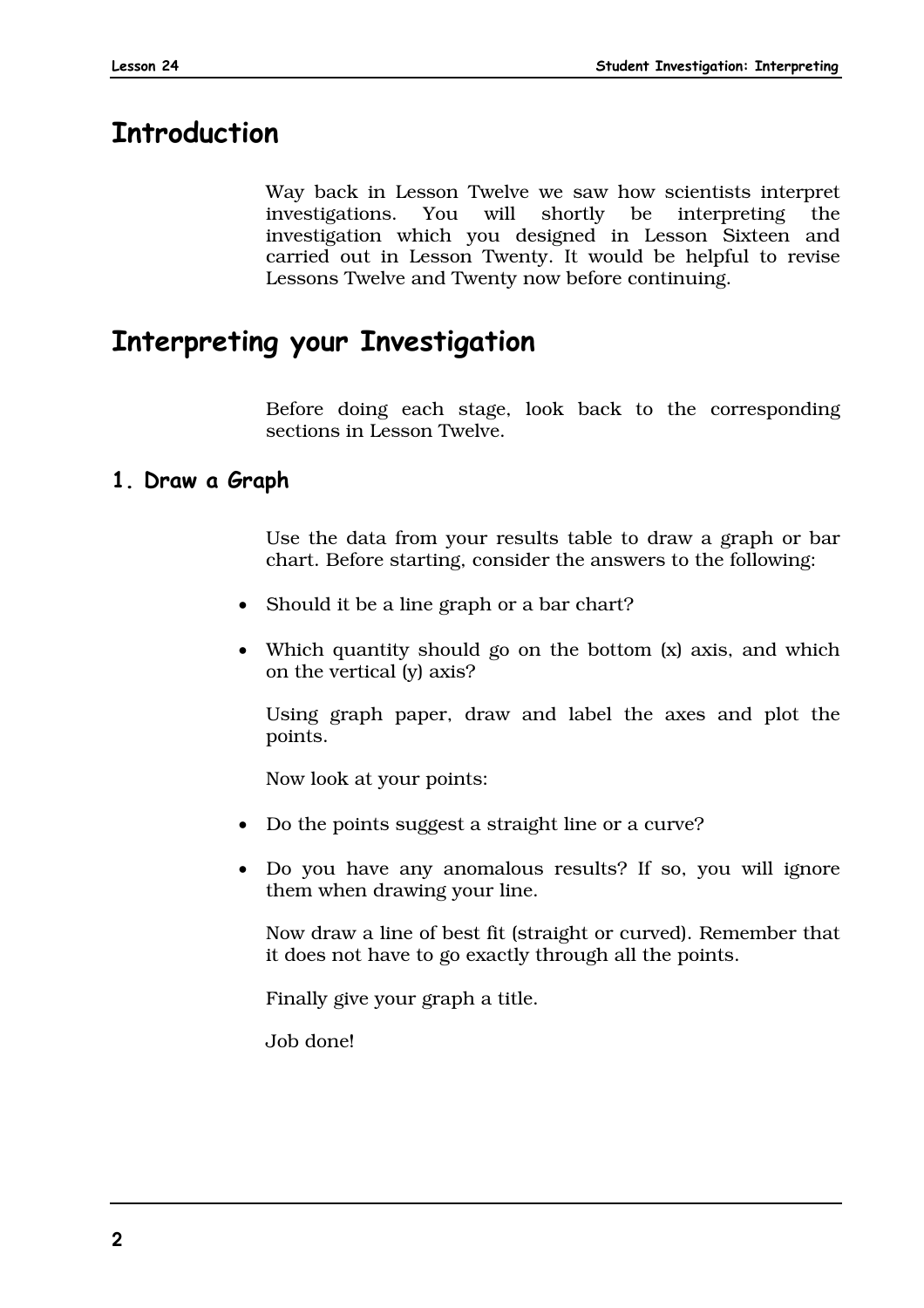## **2. Identify Patterns**

What is the connection between the two quantities you chose for your axes? That is:

- As the quantity on the horizontal axes increases, does the one on the vertical axis increase or decrease?
- Are these changes regular or not? For example:
	- If you double the quantity on the horizontal axis, does the one on the vertical axis also double (or halve)? If not, does it more than double or less than double?
	- Does the relationship between the two quantities stay the same throughout? Or does it change? For example, the quantity on the vertical axis might increase at first, then decrease.

#### **3. Reach a Conclusion**

Now go back to the prediction you made when you designed your investigation in Lesson Sixteen. Do your findings:

- support your prediction,
- not support your prediction, or
- partly support your prediction?

Stating and explaining this is the **conclusion** to your investigation.

If you are able to, explain the reasons for your findings in terms of the Science you know: *why* did you find the patterns you did?

#### **4. Evaluation**

Finally, evaluate your investigation. Just how good was it at finding the answer to the question that interested you? Don't say: "It was brilliant!" And don't just say "Measure everything much more accurately." Instead, think of specific ways:

it could be *improved* if you did it again